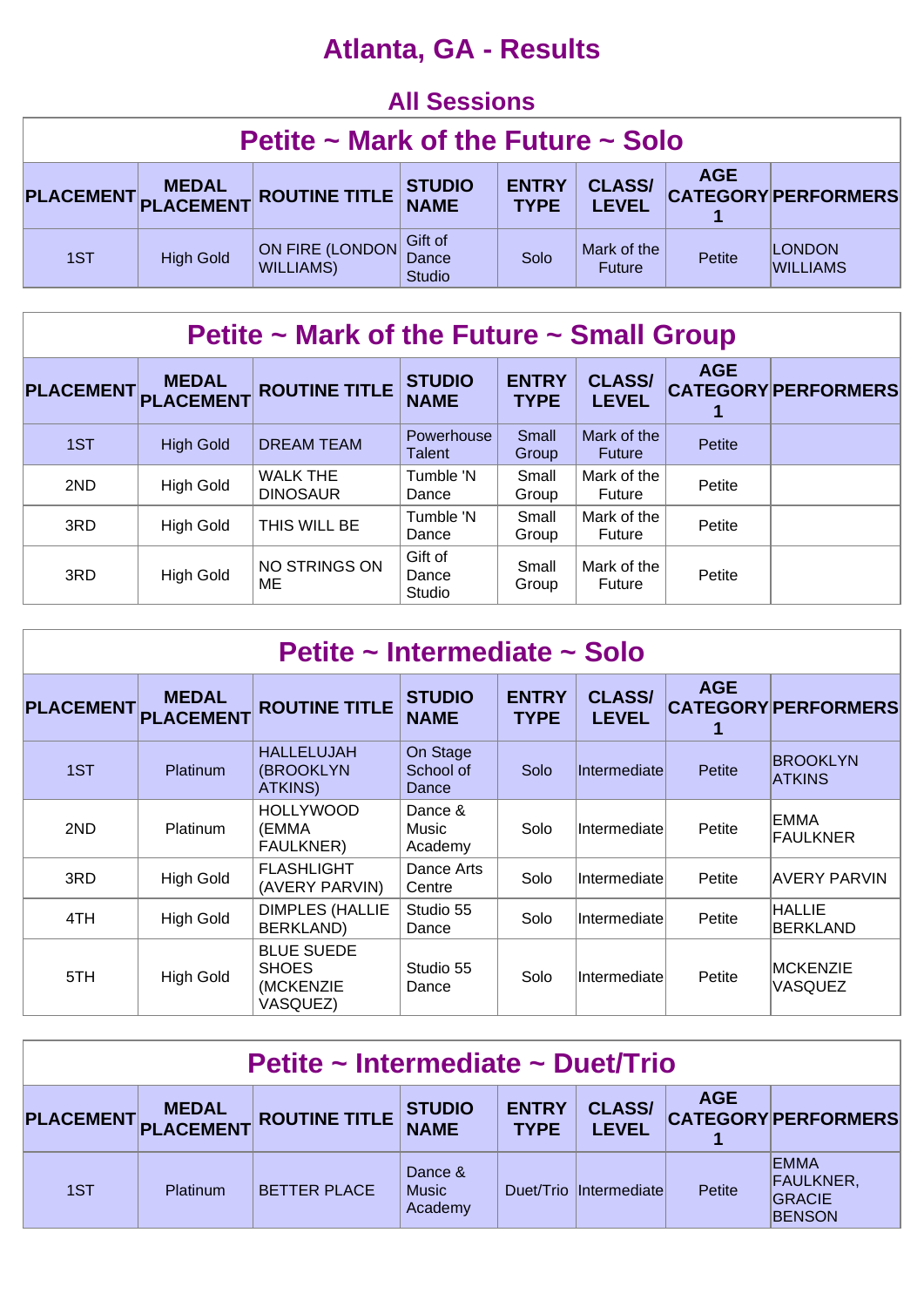| Petite ~ Intermediate ~ Small Group |                    |                               |                              |                             |                               |            |                            |  |  |
|-------------------------------------|--------------------|-------------------------------|------------------------------|-----------------------------|-------------------------------|------------|----------------------------|--|--|
| <b>PLACEMENT</b>                    | MEDAL<br>PLACEMENT | <b>ROUTINE TITLE</b>          | <b>STUDIO</b><br><b>NAME</b> | <b>ENTRY</b><br><b>TYPE</b> | <b>CLASS/</b><br><b>LEVEL</b> | <b>AGE</b> | <b>CATEGORY PERFORMERS</b> |  |  |
| 1ST                                 | <b>High Gold</b>   | <b>VACATION</b>               | Dance Arts<br>Centre         | Small<br>Group              | Intermediate                  | Petite     |                            |  |  |
| 2ND                                 | <b>High Gold</b>   | <b>MONEY</b>                  | Studio 55<br>Dance           | Small<br>Group              | Intermediate                  | Petite     |                            |  |  |
| 3RD                                 | <b>High Gold</b>   | SINGING IN THE<br><b>RAIN</b> | Studio 55<br>Dance           | Small<br>Group              | Intermediate                  | Petite     |                            |  |  |

| Petite ~ Intermediate ~ Large Group                                                                                                              |                 |                            |                      |                |              |        |  |  |  |
|--------------------------------------------------------------------------------------------------------------------------------------------------|-----------------|----------------------------|----------------------|----------------|--------------|--------|--|--|--|
| <b>AGE</b><br><b>CLASS/</b><br><b>ENTRY</b><br>PLACEMENT MEDAL ROUTINE TITLE STUDIO<br><b>CATEGORY PERFORMERS</b><br><b>TYPE</b><br><b>LEVEL</b> |                 |                            |                      |                |              |        |  |  |  |
| 1ST                                                                                                                                              | <b>Platinum</b> | THE QUEEN'S<br><b>ARMY</b> | Dance Arts<br>Centre | Large<br>Group | Intermediate | Petite |  |  |  |

| Junior $\sim$ Mark of the Future $\sim$ Solo |                                  |                                                                |                                        |                             |                               |            |                                  |  |  |  |
|----------------------------------------------|----------------------------------|----------------------------------------------------------------|----------------------------------------|-----------------------------|-------------------------------|------------|----------------------------------|--|--|--|
| <b>PLACEMENT</b>                             | <b>MEDAL</b><br><b>PLACEMENT</b> | <b>ROUTINE TITLE</b>                                           | <b>STUDIO</b><br><b>NAME</b>           | <b>ENTRY</b><br><b>TYPE</b> | <b>CLASS/</b><br><b>LEVEL</b> | <b>AGE</b> | <b>CATEGORY PERFORMERS</b>       |  |  |  |
| 1ST                                          | Platinum                         | <b>RUN AND TELL</b><br><b>THAT (BRIELLE</b><br><b>JOHNSON)</b> | Powerhouse<br><b>Talent</b>            | Solo                        | Mark of the<br><b>Future</b>  | Junior     | <b>BRIELLE</b><br><b>JOHNSON</b> |  |  |  |
| 2ND                                          | Platinum                         | <b>ALWAYS</b><br>(LONDON<br>PETERSON)                          | Gift of<br>Dance<br>Studio             | Solo                        | Mark of the<br>Future         | Junior     | <b>LONDON</b><br><b>PETERSON</b> |  |  |  |
| 3RD                                          | <b>High Gold</b>                 | <b>CRUELLA (ARDEN</b><br>BROWN)                                | Center<br>Stage Dance<br>Studio        | Solo                        | Mark of the<br>Future         | Junior     | <b>ARDEN BROWN</b>               |  |  |  |
| 4TH                                          | <b>High Gold</b>                 | <b>LITTLE RED</b><br>(BELLA MABRY)                             | Center<br>Stage Dance<br><b>Studio</b> | Solo                        | Mark of the<br>Future         | Junior     | <b>BELLA MABRY</b>               |  |  |  |
| 5TH                                          | <b>High Gold</b>                 | QUEEN OF POP<br>(KENZLEIGH<br>OSBON)                           | Center<br>Stage Dance<br>Studio        | Solo                        | Mark of the<br>Future         | Junior     | KENZLEIGH<br><b>OSBON</b>        |  |  |  |
| 6TH                                          | <b>High Gold</b>                 | SOMEONE YOU<br>LOVE (HANNNAH<br>WHIPPLE)                       | <b>ImPassioned</b><br>Dance<br>Centre  | Solo                        | Mark of the<br>Future         | Junior     | <b>HANNNAH</b><br><b>WHIPPLE</b> |  |  |  |
| 7TH                                          | <b>High Gold</b>                 | SHAKE IT (OLIVIA<br>WYNN)                                      | Tumble 'N<br>Dance                     | Solo                        | Mark of the<br>Future         | Junior     | IOLIVIA WYNN                     |  |  |  |

| Junior $\sim$ Mark of the Future $\sim$ Duet/Trio                                                                                                                   |                  |                       |                    |           |                              |        |                                                            |  |  |
|---------------------------------------------------------------------------------------------------------------------------------------------------------------------|------------------|-----------------------|--------------------|-----------|------------------------------|--------|------------------------------------------------------------|--|--|
| <b>AGE</b><br><b>ENTRY</b><br><b>CLASS/</b><br><b>STUDIO<br/>NAME</b><br>PLACEMENT MEDAL ROUTINE TITLE<br><b>CATEGORY PERFORMERS</b><br><b>LEVEL</b><br><b>TYPE</b> |                  |                       |                    |           |                              |        |                                                            |  |  |
| 1ST                                                                                                                                                                 | <b>High Gold</b> | <b>FRIEND LIKE ME</b> | Tumble 'N<br>Dance | Duet/Trio | Mark of the<br><b>Future</b> | Junior | <b>ELIANA</b><br>NGUYEN,<br><b>MEADOW</b><br><b>HULSEY</b> |  |  |

**Junior ~ Mark of the Future ~ Small Group**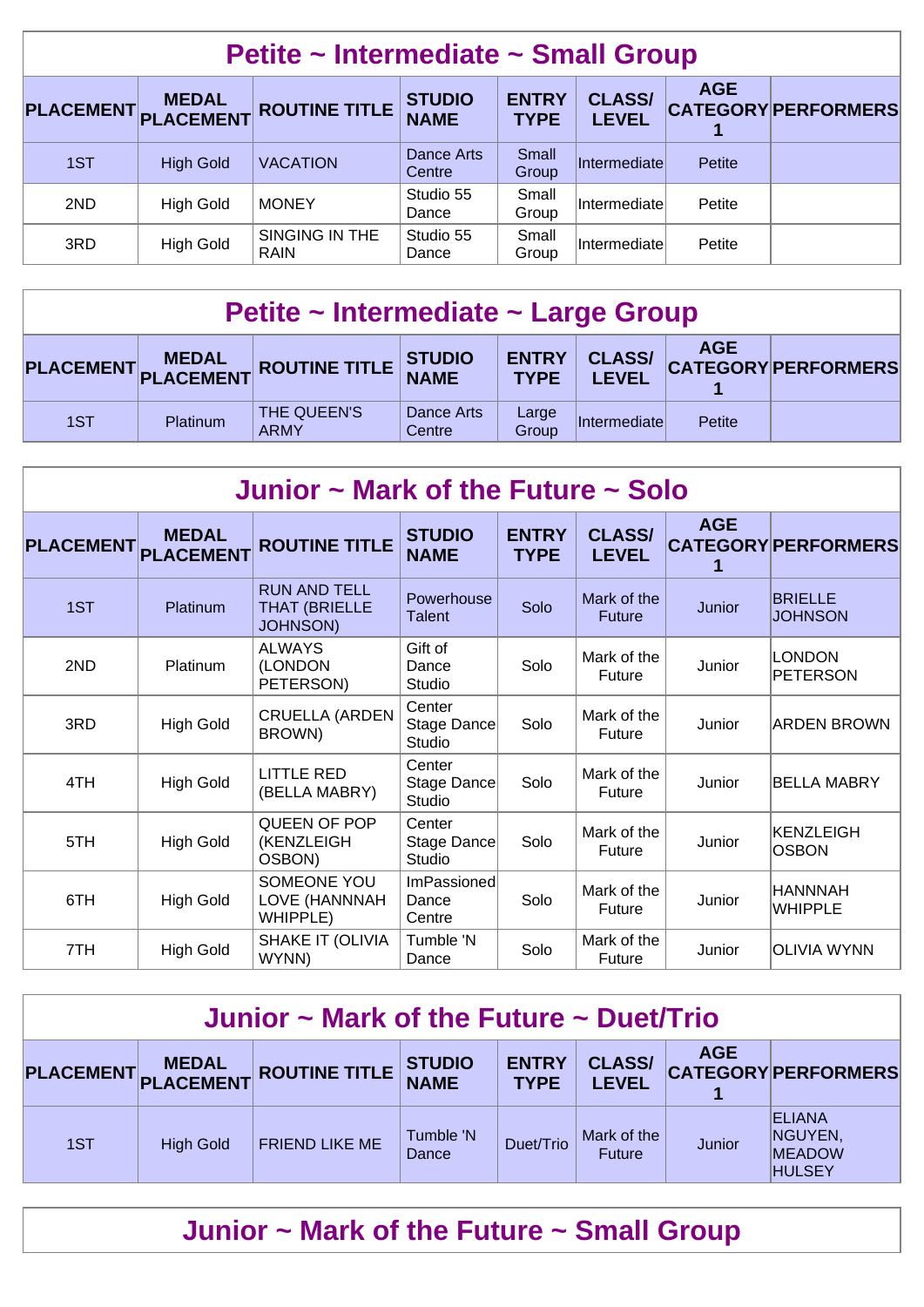| <b>PLACEMENT</b> | <b>MEDAL</b><br><b>PLACEMENT</b> | <b>ROUTINE TITLE</b>               | <b>STUDIO</b><br><b>NAME</b>      | <b>ENTRY</b><br><b>TYPE</b> | <b>CLASS/</b><br><b>LEVEL</b> | <b>AGE</b> | <b>CATEGORY PERFORMERS</b> |
|------------------|----------------------------------|------------------------------------|-----------------------------------|-----------------------------|-------------------------------|------------|----------------------------|
| 1ST              | <b>Platinum</b>                  | BABY, I'M A STAR                   | Gift of<br>Dance<br><b>Studio</b> | Small<br>Group              | Mark of the<br><b>Future</b>  | Junior     |                            |
| 2ND              | <b>High Gold</b>                 | <b>BUGLE BOY</b>                   | Tumble 'N<br>Dance                | Small<br>Group              | Mark of the<br><b>Future</b>  | Junior     |                            |
| 3RD              | <b>High Gold</b>                 | HOLD OF YOU                        | Gift of<br>Dance<br>Studio        | Small<br>Group              | Mark of the<br>Future         | Junior     |                            |
| 4TH              | <b>High Gold</b>                 | <b>ROCK THE BOAT</b>               | Tumble 'N<br>Dance                | Small<br>Group              | Mark of the<br><b>Future</b>  | Junior     |                            |
| 5TH              | <b>High Gold</b>                 | <b>WHEN SHE</b><br><b>LOVED ME</b> | Tumble 'N<br>Dance                | Small<br>Group              | Mark of the<br><b>Future</b>  | Junior     |                            |
| 6TH              | <b>High Gold</b>                 | <b>SODA POP</b>                    | Impact<br>Dance of<br>Atlanta     | Small<br>Group              | Mark of the<br><b>Future</b>  | Junior     |                            |

|                  | Junior ~ Intermediate ~ Solo     |                                                                          |                                    |                             |                               |                 |                                       |  |  |  |  |
|------------------|----------------------------------|--------------------------------------------------------------------------|------------------------------------|-----------------------------|-------------------------------|-----------------|---------------------------------------|--|--|--|--|
| <b>PLACEMENT</b> | <b>MEDAL</b><br><b>PLACEMENT</b> | <b>ROUTINE TITLE</b>                                                     | <b>STUDIO</b><br><b>NAME</b>       | <b>ENTRY</b><br><b>TYPE</b> | <b>CLASS/</b><br><b>LEVEL</b> | <b>AGE</b><br>1 | <b>CATEGORY PERFORMERS</b>            |  |  |  |  |
| 1ST              | Platinum                         | <b>SOUND OF</b><br><b>SILENCE</b><br><b>(KYLEIGH)</b><br><b>KENNEDY)</b> | Dance &<br><b>Music</b><br>Academy | Solo                        | Intermediate                  | Junior          | <b>KYLEIGH</b><br><b>KENNEDY</b>      |  |  |  |  |
| 2ND              | Platinum                         | <b>WONDERFUL</b><br><b>WORLD (LUCY</b><br>QUATTLEBAUM)                   | Dance &<br>Music<br>Academy        | Solo                        | Intermediate                  | Junior          | LUCY<br>QUATTLEBAUM                   |  |  |  |  |
| 3RD              | Platinum                         | TOO HOT TO<br><b>TROT (CHARLEE</b><br>ESTAY)                             | Studio 55<br>Dance                 | Solo                        | Intermediate                  | Junior          | <b>CHARLEE</b><br><b>ESTAY</b>        |  |  |  |  |
| 4TH              | Platinum                         | <b>GET DOWN (KYLIE</b><br>HAYWOOD)                                       | Center<br>Stage Dance<br>Studio    | Solo                        | Intermediate                  | Junior          | <b>KYLIE</b><br><b>HAYWOOD</b>        |  |  |  |  |
| 4TH              | Platinum                         | <b>RIVER (BELLA</b><br>CART)                                             | Dance &<br>Music<br>Academy        | Solo                        | Intermediate                  | Junior          | <b>BELLA CART</b>                     |  |  |  |  |
| 5TH              | Platinum                         | <b>HEY HI HELLO</b><br>(PENELOPE<br>GARDNER)                             | Dance &<br>Music<br>Academy        | Solo                        | Intermediate                  | Junior          | <b>PENELOPE</b><br><b>GARDNER</b>     |  |  |  |  |
| 6TH              | Platinum                         | I'M AVAILABLE<br>(KENZIE<br><b>BRIDGETTE)</b>                            | Studio 55<br>Dance                 | Solo                        | Intermediate                  | Junior          | KENZIE<br><b>BRIDGETTE</b>            |  |  |  |  |
| 6TH              | Platinum                         | <b>BACK IN YOUR</b><br><b>HEART (AVA</b><br>LOCKHART)                    | Tumble 'N<br>Dance                 | Solo                        | Intermediate                  | Junior          | <b>AVA LOCKHART</b>                   |  |  |  |  |
| 7TH              | <b>High Gold</b>                 | <b>THROWBACK</b><br>LOVE (SHANI<br><b>JACKSON)</b>                       | Tumble 'N<br>Dance                 | Solo                        | Intermediate                  | Junior          | <b>SHANI JACKSON</b>                  |  |  |  |  |
| 8TH              | <b>High Gold</b>                 | <b>SHOOTING STAR</b><br>(AMARI HODGES-<br><b>BARNES)</b>                 | ImPassioned<br>Dance<br>Centre     | Solo                        | Intermediate                  | Junior          | <b>AMARI HODGES-</b><br><b>BARNES</b> |  |  |  |  |
| 9TH              | <b>High Gold</b>                 | <b>MANIAC</b><br>(ANNISTON<br>MCCRINK)                                   | Studio 55<br>Dance                 | Solo                        | Intermediate                  | Junior          | <b>ANNISTON</b><br><b>MCCRINK</b>     |  |  |  |  |
| 10TH             | <b>High Gold</b>                 | LE JAZZ HOT<br>(NEVAEH<br>LUNSFORD)                                      | Tumble 'N<br>Dance                 | Solo                        | Intermediate                  | Junior          | <b>NEVAEH</b><br><b>LUNSFORD</b>      |  |  |  |  |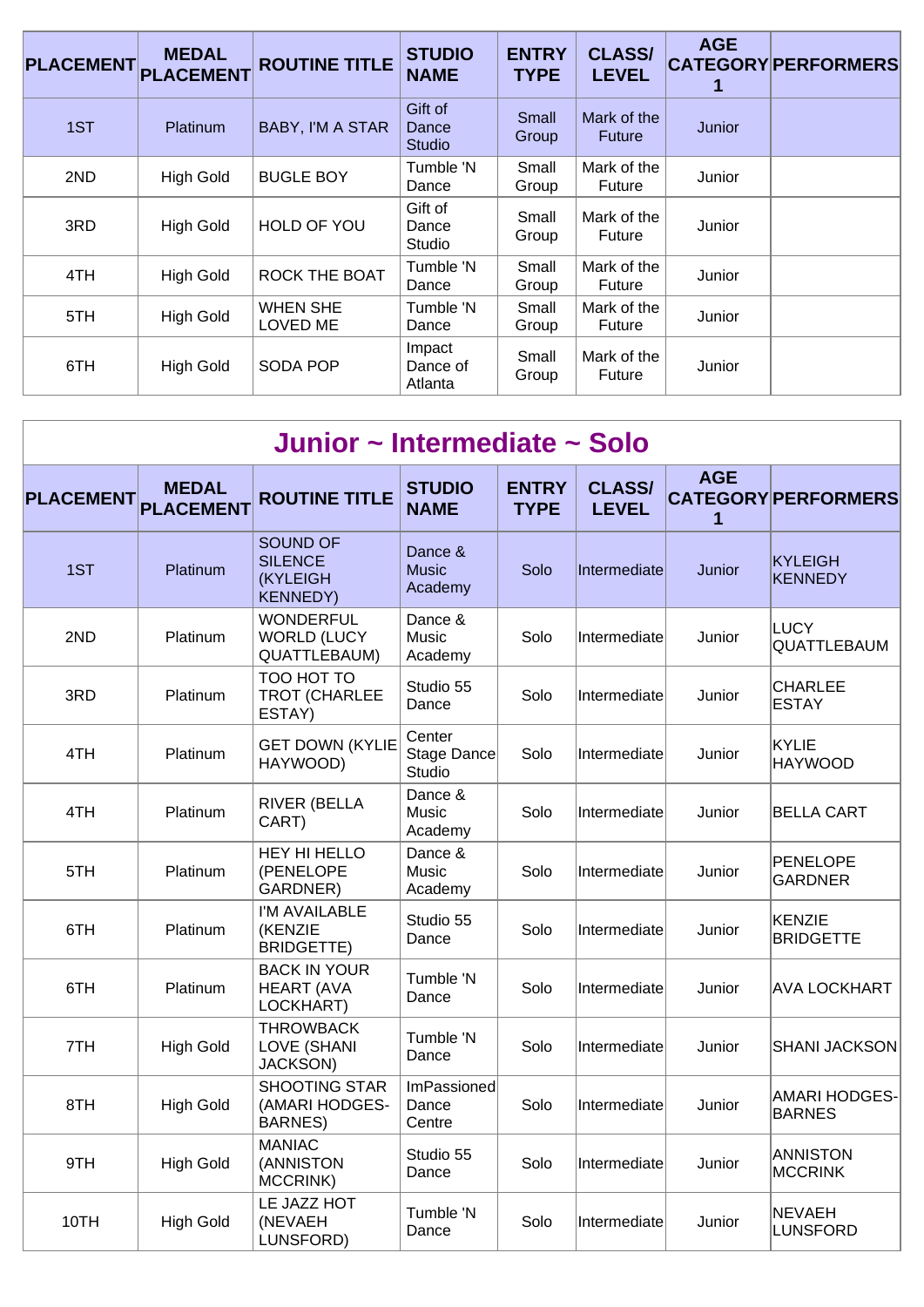| 10TH | <b>High Gold</b> | WORK FOR IT<br><b>TEEGAN</b><br>JACOUPS) | Studio 55<br>Dance | Solo | <b>Intermediatel</b> | Junior | <b>TEEGAN</b><br><b>JACOUPS</b> |
|------|------------------|------------------------------------------|--------------------|------|----------------------|--------|---------------------------------|
|------|------------------|------------------------------------------|--------------------|------|----------------------|--------|---------------------------------|

|                  | Junior ~ Intermediate ~ Duet/Trio |                                        |                                    |                             |                               |                 |                                                                                            |  |  |  |  |  |
|------------------|-----------------------------------|----------------------------------------|------------------------------------|-----------------------------|-------------------------------|-----------------|--------------------------------------------------------------------------------------------|--|--|--|--|--|
| <b>PLACEMENT</b> | <b>MEDAL</b><br><b>PLACEMENT</b>  | <b>ROUTINE TITLE</b>                   | <b>STUDIO</b><br><b>NAME</b>       | <b>ENTRY</b><br><b>TYPE</b> | <b>CLASS/</b><br><b>LEVEL</b> | <b>AGE</b><br>1 | <b>CATEGORY PERFORMERS</b>                                                                 |  |  |  |  |  |
| 1ST              | Platinum                          | <b>THAT MAN</b>                        | Dance &<br><b>Music</b><br>Academy | Duet/Trio                   | Intermediate                  | Junior          | <b>EVELYN</b><br>GARDNER,<br><b>PENELOPE</b><br><b>GARDNER</b>                             |  |  |  |  |  |
| 2ND              | Platinum                          | OH MY GAWD                             | Gift of<br>Dance<br>Studio         |                             | Duet/Trio Intermediate        | Junior          | <b>LONDON</b><br>PETERSON,<br><b>ZURI PITTS</b>                                            |  |  |  |  |  |
| 3RD              | Platinum                          | <b>HEAL</b>                            | Dance &<br>Music<br>Academy        |                             | Duet/Trio  Intermediate       | Junior          | <b>BELLA CART,</b><br><b>CAROLINE</b><br>MUSSER, OLIVIA<br>VAUGHAN                         |  |  |  |  |  |
| 4TH              | Platinum                          | <b>SWEET</b><br><b>CONFECTIONS</b>     | Studio 55<br>Dance                 |                             | Duet/Trio  Intermediate       | Junior          | <b>AVERY</b><br>PARKERS,<br><b>BELLA</b><br><b>MATTSON</b>                                 |  |  |  |  |  |
| 5TH              | <b>High Gold</b>                  | <b>LET'S BE BAD</b>                    | Center<br>Stage Dance<br>Studio    | Duet/Trio                   | Intermediate                  | Junior          | ARDEN BROWN,<br><b>KYLIE SARIAH</b><br><b>HAYWOOD</b>                                      |  |  |  |  |  |
| 6TH              | <b>High Gold</b>                  | <b>GROWN</b>                           | Impact<br>Dance of<br>Atlanta      | Duet/Trio                   | Intermediate                  | Junior          | <b>HALEY</b><br>LORJUSTE,<br>REESE NUNLEY,<br><b>SCARLETT</b><br><b>BAHUN</b>              |  |  |  |  |  |
| 7TH              | <b>High Gold</b>                  | <b>BEAUTIFUL THING</b>                 | Dance &<br>Music<br>Academy        | Duet/Trio                   | Intermediate                  | Junior          | <b>AFTON</b><br>SHELDON,<br><b>BAILEY CAIN</b>                                             |  |  |  |  |  |
| 7TH              | <b>High Gold</b>                  | <b>JUST LIKE US</b>                    | Tumble 'N<br>Dance                 | Duet/Trio                   | Intermediate                  | Junior          | <b>ASHLEY</b><br>RAINES,<br><b>NEVAEH</b><br><b>LUNSFORD</b>                               |  |  |  |  |  |
| 8TH              | <b>High Gold</b>                  | FEEL SO GOOD                           | Tumble 'N<br>Dance                 |                             | Duet/Trio  Intermediate       | Junior          | AVA LOCKHART,<br><b>KENNEDY HILL</b>                                                       |  |  |  |  |  |
| 9TH              | <b>High Gold</b>                  | <b>GOOSEBUMPS</b>                      | Dance &<br>Music<br>Academy        |                             | Duet/Trio  Intermediate       | Junior          | <b>CAMPBELL</b><br>HASKETT,<br><b>KAILEY</b><br>CRANDALL,<br><b>LOLA BROWN</b>             |  |  |  |  |  |
| 10TH             | <b>High Gold</b>                  | <b>WIND BENEATH</b><br><b>MY WINGS</b> | ImPassioned<br>Dance<br>Centre     |                             | Duet/Trio  Intermediate       | Junior          | AMARI HODGES-<br>BARNES,<br><b>HANNNAH</b><br>WHIPPLE,<br><b>JHOANNA</b><br><b>JOHNSON</b> |  |  |  |  |  |

| Junior ~ Intermediate ~ Small Group |          |                                      |                              |                             |                               |               |                            |  |  |
|-------------------------------------|----------|--------------------------------------|------------------------------|-----------------------------|-------------------------------|---------------|----------------------------|--|--|
|                                     |          | PLACEMENT MEDAL ROUTINE TITLE        | <b>STUDIO</b><br><b>NAME</b> | <b>ENTRY</b><br><b>TYPE</b> | <b>CLASS/</b><br><b>LEVEL</b> | <b>AGE</b>    | <b>CATEGORY PERFORMERS</b> |  |  |
| 1ST                                 | Platinum | <b>MAKE YOU</b><br><b>SWEAT</b>      | Tumble 'N<br>Dance           | Small<br>Group              | Intermediate                  | <b>Junior</b> |                            |  |  |
| 2ND                                 | Platinum | <b>PENNIES FROM</b><br><b>HEAVEN</b> | Tumble 'N<br>Dance           | Small<br>Group              | Intermediate                  | Junior        |                            |  |  |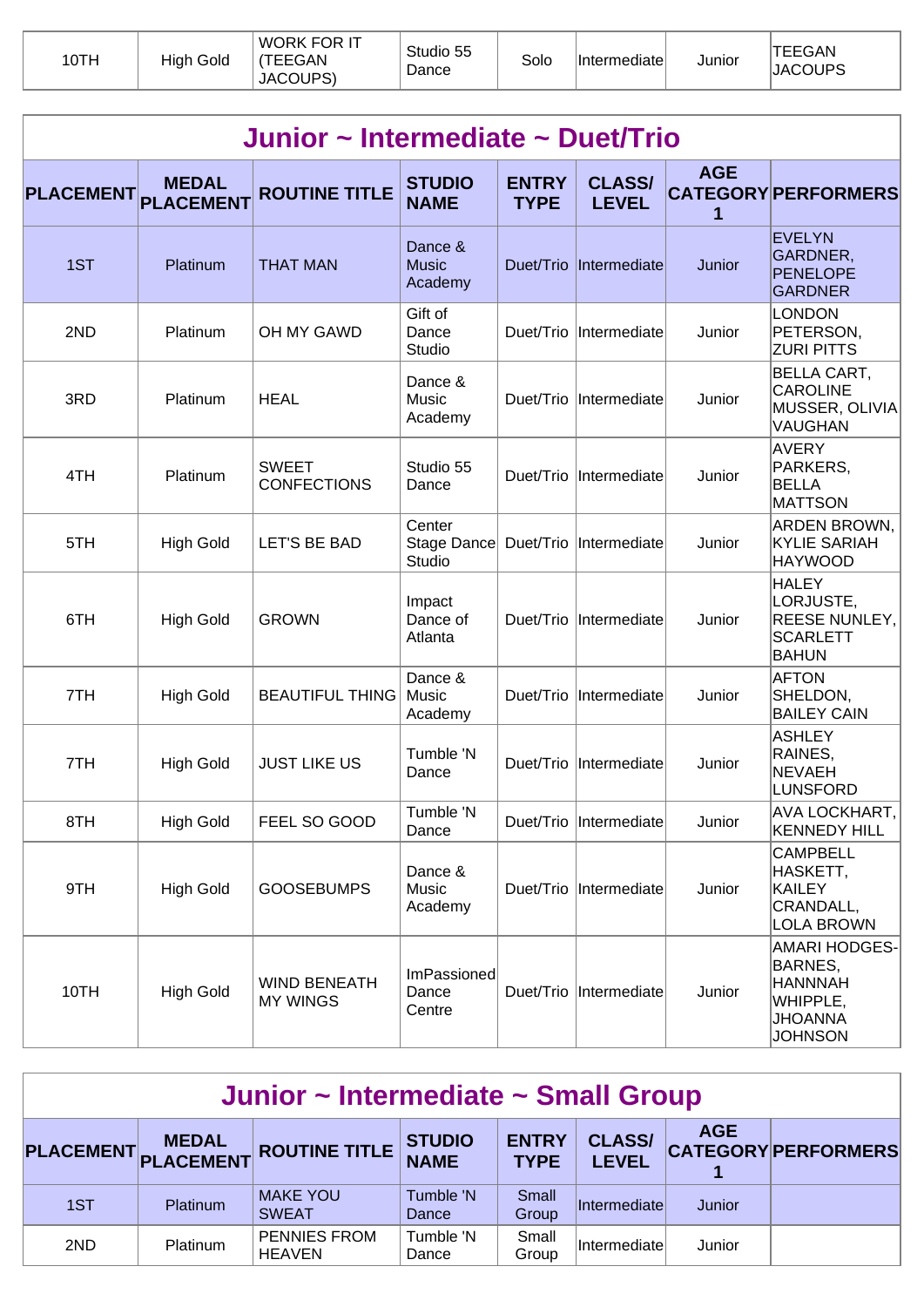| 3RD  | <b>Platinum</b>  | <b>OLD SKOOL</b>                     | Studio 55<br>Dance            | Small<br>Group | Intermediate | Junior |  |
|------|------------------|--------------------------------------|-------------------------------|----------------|--------------|--------|--|
| 4TH  | Platinum         | <b>TAINTED LOVE</b>                  | Tumble 'N<br>Dance            | Small<br>Group | Intermediate | Junior |  |
| 5TH  | <b>Platinum</b>  | I WILL REMAIN                        | Studio 55<br>Dance            | Small<br>Group | Intermediate | Junior |  |
| 6TH  | <b>High Gold</b> | <b>BIG GIRLS DON'T</b><br>CRY        | Studio 55<br>Dance            | Small<br>Group | Intermediate | Junior |  |
| 6TH  | <b>High Gold</b> | <b>FASHIONISTA</b>                   | Impact<br>Dance of<br>Atlanta | Small<br>Group | Intermediate | Junior |  |
| 7TH  | <b>High Gold</b> | AND THE MUSIC<br><b>PLAYS ON</b>     | Tumble 'N<br>Dance            | Small<br>Group | Intermediate | Junior |  |
| 8TH  | <b>High Gold</b> | <b>GONNA BE A</b><br><b>GOOD DAY</b> | Studio 55<br>Dance            | Small<br>Group | Intermediate | Junior |  |
| 9TH  | <b>High Gold</b> | <b>FABULOUS</b>                      | Impact<br>Dance of<br>Atlanta | Small<br>Group | Intermediate | Junior |  |
| 10TH | <b>High Gold</b> | <b>SURFIN USA</b>                    | Tumble 'N<br>Dance            | Small<br>Group | Intermediate | Junior |  |

|     | Junior $\sim$ Intermediate $\sim$ Production |                                      |                           |  |                                   |            |                            |  |  |  |  |
|-----|----------------------------------------------|--------------------------------------|---------------------------|--|-----------------------------------|------------|----------------------------|--|--|--|--|
|     |                                              | PLACEMENT MEDAL ROUTINE TITLE STUDIO |                           |  | <b>ENTRY CLASS/</b><br>TYPE LEVEL | <b>AGE</b> | <b>CATEGORY PERFORMERS</b> |  |  |  |  |
| 1ST | <b>Platinum</b>                              | <b>WHAT ABOUT US</b>                 | Studio 55<br><b>Dance</b> |  | Production Intermediate           | Junior     |                            |  |  |  |  |

|                  | Junior ~ Advanced ~ Solo         |                                                             |                                |                             |                               |            |                                  |  |  |  |  |  |
|------------------|----------------------------------|-------------------------------------------------------------|--------------------------------|-----------------------------|-------------------------------|------------|----------------------------------|--|--|--|--|--|
| <b>PLACEMENT</b> | <b>MEDAL</b><br><b>PLACEMENT</b> | <b>ROUTINE TITLE</b>                                        | <b>STUDIO</b><br><b>NAME</b>   | <b>ENTRY</b><br><b>TYPE</b> | <b>CLASS/</b><br><b>LEVEL</b> | <b>AGE</b> | <b>CATEGORY PERFORMERS</b>       |  |  |  |  |  |
| 1ST              | <b>Platinum</b>                  | <b>CONVERSATIONS</b><br><b>(OLIVIA)</b><br><b>MILLSAPS)</b> | On Stage<br>School of<br>Dance | Solo                        | Advanced                      | Junior     | <b>OLIVIA</b><br><b>MILLSAPS</b> |  |  |  |  |  |
| 2ND              | <b>Platinum</b>                  | <b>GRACE</b><br>(MAKENNA<br>ZATOR)                          | On Stage<br>School of<br>Dance | Solo                        | Advanced                      | Junior     | <b>MAKENNA</b><br><b>ZATOR</b>   |  |  |  |  |  |
| 3RD              | <b>High Gold</b>                 | <b>LEGS (LAINEY</b><br>CAGLE)                               | Dance Arts<br>Centre           | Solo                        | Advanced                      | Junior     | LAINEY CAGLE                     |  |  |  |  |  |
| 4TH              | <b>High Gold</b>                 | <b>COOTIES (BRIA</b><br><b>HUGHES)</b>                      | Dance Arts<br>Centre           | Solo                        | Advanced                      | Junior     | <b>BRIA HUGHES</b>               |  |  |  |  |  |

|                  | Junior ~ Advanced ~ Duet/Trio |                                        |                                |                             |                               |            |                                                              |  |  |  |  |
|------------------|-------------------------------|----------------------------------------|--------------------------------|-----------------------------|-------------------------------|------------|--------------------------------------------------------------|--|--|--|--|
| <b>PLACEMENT</b> | <b>MEDAL</b><br>PLACEMENT     | <b>ROUTINE TITLE</b>                   | <b>STUDIO</b><br><b>NAME</b>   | <b>ENTRY</b><br><b>TYPE</b> | <b>CLASS/</b><br><b>LEVEL</b> | <b>AGE</b> | <b>CATEGORY PERFORMERS</b>                                   |  |  |  |  |
| 1ST              | Platinum                      | <b>DANCING IN THE</b><br><b>SKY</b>    | On Stage<br>School of<br>Dance | Duet/Trio                   | Advanced                      | Junior     | <b>BROOKLYN</b><br>ATKINS,<br><b>MAKENNA</b><br><b>ZATOR</b> |  |  |  |  |
| 2ND              | Platinum                      | <b>WHAT I LIKE</b><br><b>ABOUT YOU</b> | Gift of<br>Dance<br>Studio     | Duet/Trio                   | Advanced                      | Junior     | <b>ATIRA</b><br>LAWRENCE,<br><b>MCKINLEY</b><br>DAVIS        |  |  |  |  |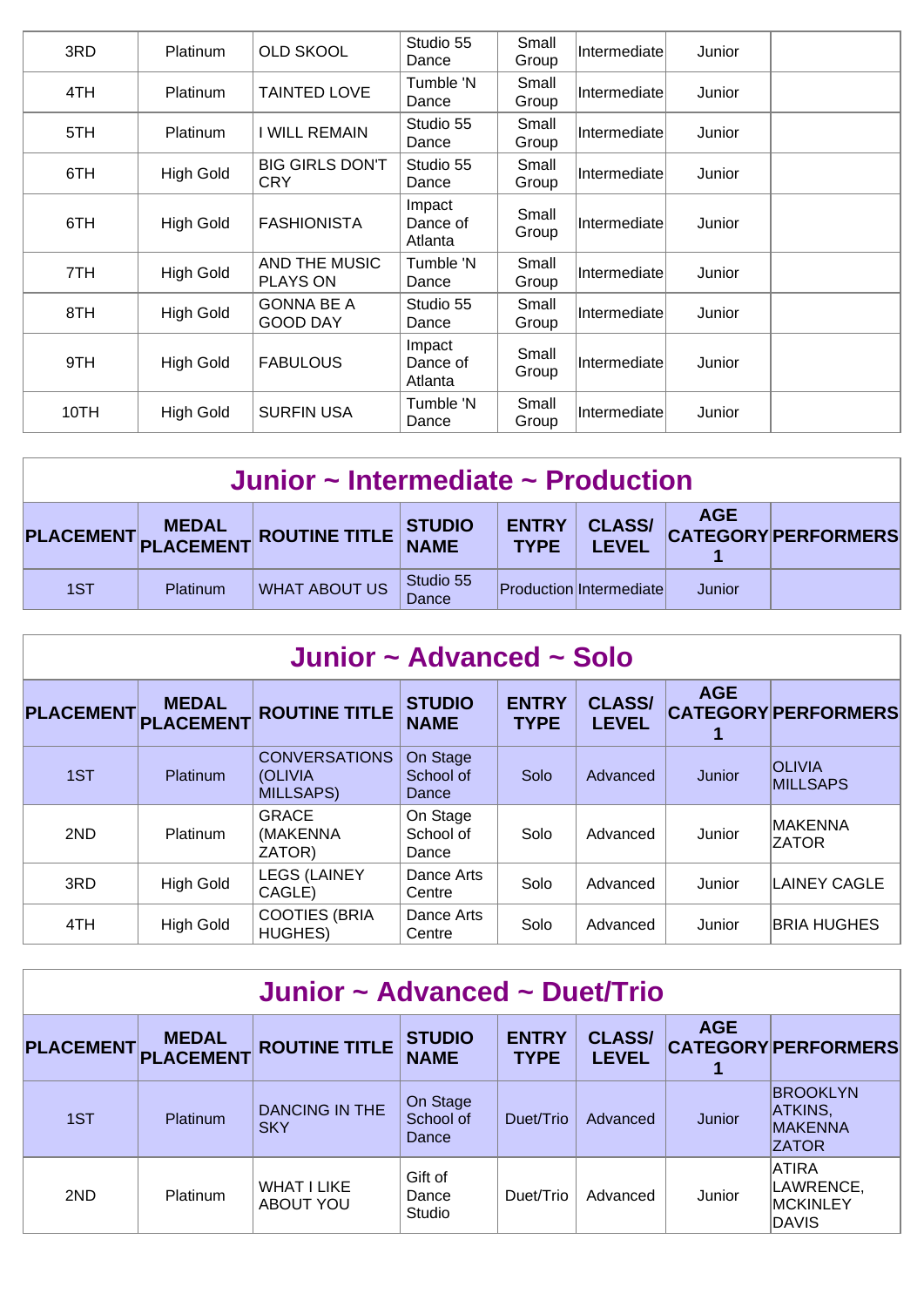| 3RD | Platinum | <b>WHAT THE</b><br><b>WORLD NEEDS</b> | Gift of<br>Dance<br>Studio | Duet/Trio | Advanced | Junior | <b>ATIRA</b><br>LAWRENCE,<br><b>MCKINLEY</b><br>DAVIS, ZURI<br><b>PITTS</b> |
|-----|----------|---------------------------------------|----------------------------|-----------|----------|--------|-----------------------------------------------------------------------------|
|-----|----------|---------------------------------------|----------------------------|-----------|----------|--------|-----------------------------------------------------------------------------|

| Junior ~ Advanced ~ Small Group |                 |                               |                              |                             |                               |            |                            |  |  |  |  |
|---------------------------------|-----------------|-------------------------------|------------------------------|-----------------------------|-------------------------------|------------|----------------------------|--|--|--|--|
| PLACEMENT PLACEMENT             | <b>MEDAL</b>    | <b>ROUTINE TITLE</b>          | <b>STUDIO</b><br><b>NAME</b> | <b>ENTRY</b><br><b>TYPE</b> | <b>CLASS/</b><br><b>LEVEL</b> | <b>AGE</b> | <b>CATEGORY PERFORMERS</b> |  |  |  |  |
| 1ST                             | <b>Platinum</b> | I FEEL LIKE A<br><b>WOMAN</b> | Dance Arts<br>Centre         | Small<br>Group              | Advanced                      | Junior     |                            |  |  |  |  |
| 2ND                             | Platinum        | <b>BEGGIN</b>                 | Gift of<br>Dance<br>Studio   | Small<br>Group              | Advanced                      | Junior     |                            |  |  |  |  |
| 3RD                             | Platinum        | NO WAY                        | Dance Arts<br>Centre         | Small<br>Group              | Advanced                      | Junior     |                            |  |  |  |  |

| Junior ~ Advanced ~ Large Group |                 |                                       |                              |                             |                               |            |                            |  |  |  |
|---------------------------------|-----------------|---------------------------------------|------------------------------|-----------------------------|-------------------------------|------------|----------------------------|--|--|--|
| PLACEMENT MEDAL                 |                 | <b>ROUTINE TITLE</b>                  | <b>STUDIO</b><br><b>NAME</b> | <b>ENTRY</b><br><b>TYPE</b> | <b>CLASS/</b><br><b>LEVEL</b> | <b>AGE</b> | <b>CATEGORY PERFORMERS</b> |  |  |  |
| 1ST                             | <b>Platinum</b> | <b>WORK ME DOWN</b>                   | Dance Arts<br>Centre         | Large<br>Group              | Advanced                      | Junior     |                            |  |  |  |
| 2ND                             | Platinum        | <b>DIAMONDS ARE</b><br><b>FOREVER</b> | Dance Arts<br>Centre         | Large<br>Group              | Advanced                      | Junior     |                            |  |  |  |

| Teen $\sim$ Mark of the Future $\sim$ Solo |                                     |                                                          |                                |                             |                               |            |                                  |  |  |  |  |
|--------------------------------------------|-------------------------------------|----------------------------------------------------------|--------------------------------|-----------------------------|-------------------------------|------------|----------------------------------|--|--|--|--|
|                                            | <b>MEDAL</b><br>PLACEMENT PLACEMENT | <b>ROUTINE TITLE</b>                                     | <b>STUDIO</b><br><b>NAME</b>   | <b>ENTRY</b><br><b>TYPE</b> | <b>CLASS/</b><br><b>LEVEL</b> | <b>AGE</b> | <b>CATEGORY PERFORMERS</b>       |  |  |  |  |
| 1ST                                        | <b>High Gold</b>                    | <b>GET LOW</b><br>(ANBREE SCOTT)                         | Powerhouse<br><b>Talent</b>    | Solo                        | Mark of the<br><b>Future</b>  | Teen       | <b>ANBREE SCOTT</b>              |  |  |  |  |
| 2ND                                        | <b>High Gold</b>                    | MJ (A'NYA<br>WALKER)                                     | Powerhouse<br>Talent           | Solo                        | Mark of the<br>Future         | Teen       | A'NYA WALKER                     |  |  |  |  |
| 3RD                                        | <b>High Gold</b>                    | <b>COLD HEARTED</b><br><b>SNAKE (ASHLEE</b><br>CAMPBELL) | ImPassioned<br>Dance<br>Centre | Solo                        | Mark of the<br>Future         | Teen       | <b>ASHLEE</b><br><b>CAMPBELL</b> |  |  |  |  |

| Teen $\sim$ Mark of the Future $\sim$ Duet/Trio |                                  |                      |                                |                             |                               |            |                                                   |  |  |  |  |
|-------------------------------------------------|----------------------------------|----------------------|--------------------------------|-----------------------------|-------------------------------|------------|---------------------------------------------------|--|--|--|--|
| <b>PLACEMENT</b>                                | <b>MEDAL</b><br><b>PLACEMENT</b> | <b>ROUTINE TITLE</b> | <b>STUDIO</b><br><b>NAME</b>   | <b>ENTRY</b><br><b>TYPE</b> | <b>CLASS/</b><br><b>LEVEL</b> | <b>AGE</b> | <b>CATEGORY PERFORMERS</b>                        |  |  |  |  |
| 1ST                                             | <b>High Gold</b>                 | <b>DOLLS</b>         | ImPassioned<br>Dance<br>Centre | Duet/Trio                   | Mark of the<br><b>Future</b>  | Teen       | <b>ASHLEE</b><br>CAMPBELL,<br><b>TERA WALLANG</b> |  |  |  |  |
| 2ND                                             | <b>High Gold</b>                 | <b>SAKI SAKI</b>     | Powerhouse<br>Talent           | Duet/Trio                   | Mark of the<br>Future         | Teen       | ANBREE SCOTT,<br><b>MADISON</b><br><b>CUTTER</b>  |  |  |  |  |

# **Teen ~ Mark of the Future ~ Small Group**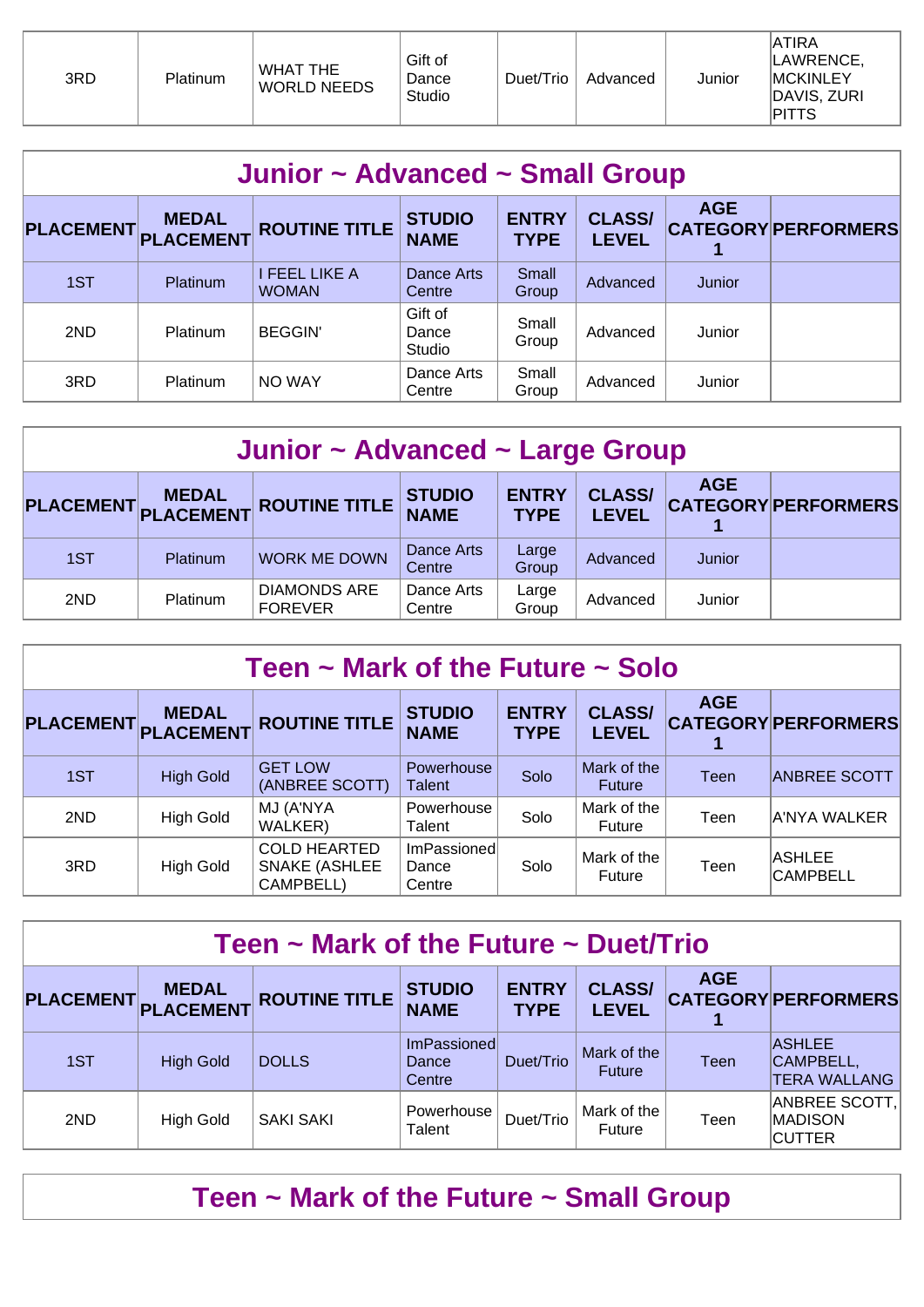|     |          | PLACEMENT MEDAL ROUTINE TITLE STUDIO |                             | <b>TYPE</b>    | <b>ENTRY   CLASS/</b><br><b>LEVEL</b> | <b>AGE</b> | <b>CATEGORY PERFORMERS</b> |
|-----|----------|--------------------------------------|-----------------------------|----------------|---------------------------------------|------------|----------------------------|
| 1ST | Platinum | <b>WORK IT</b>                       | Powerhouse<br><b>Talent</b> | Small<br>Group | Mark of the<br><b>Future</b>          | Teen       |                            |

| Teen ~ Intermediate ~ Solo |                                  |                                                             |                                    |                             |                               |                 |                                    |  |  |  |  |
|----------------------------|----------------------------------|-------------------------------------------------------------|------------------------------------|-----------------------------|-------------------------------|-----------------|------------------------------------|--|--|--|--|
| <b>PLACEMENT</b>           | <b>MEDAL</b><br><b>PLACEMENT</b> | <b>ROUTINE TITLE</b>                                        | <b>STUDIO</b><br><b>NAME</b>       | <b>ENTRY</b><br><b>TYPE</b> | <b>CLASS/</b><br><b>LEVEL</b> | <b>AGE</b><br>1 | <b>CATEGORY PERFORMERS</b>         |  |  |  |  |
| 1ST                        | Platinum                         | <b>LOST WITHOUT</b><br><b>YOU (BRENNA</b><br><b>BRUTON)</b> | Dance &<br><b>Music</b><br>Academy | Solo                        | Intermediate                  | Teen            | <b>BRENNA</b><br><b>BRUTON</b>     |  |  |  |  |
| 2ND                        | Platinum                         | YOU SAY<br>(MORGAN<br>RUTLAND)                              | ImPassioned<br>Dance<br>Centre     | Solo                        | Intermediate                  | Teen            | <b>MORGAN</b><br><b>RUTLAND</b>    |  |  |  |  |
| 3RD                        | Platinum                         | LOVE IN THE<br>DARK (MISTY<br>PROFFITT)                     | On Stage<br>School of<br>Dance     | Solo                        | Intermediate                  | Teen            | <b>MISTY</b><br><b>PROFFITT</b>    |  |  |  |  |
| 4TH                        | Platinum                         | SHOELESS JOE<br>(LEXY HUNTER)                               | Tumble 'N<br>Dance                 | Solo                        | Intermediate                  | Teen            | <b>LEXY HUNTER</b>                 |  |  |  |  |
| 5TH                        | Platinum                         | <b>EMPTY CROWN</b><br>(ARI HAVENS)                          | Studio 55<br>Dance                 | Solo                        | Intermediate                  | Teen            | ARI HAVENS                         |  |  |  |  |
| 6TH                        | Platinum                         | <b>GUIDE ME HOME</b><br>(OLIVIA<br><b>VAUGHAN)</b>          | Dance &<br>Music<br>Academy        | Solo                        | Intermediate                  | Teen            | <b>OLIVIA</b><br><b>VAUGHAN</b>    |  |  |  |  |
| 8TH                        | Platinum                         | <b>RESCUE (JUSTICE</b><br>DICKERSON)                        | ImPassioned<br>Dance<br>Centre     | Solo                        | Intermediate                  | Teen            | <b>JUSTICE</b><br><b>DICKERSON</b> |  |  |  |  |
| 9TH                        | Platinum                         | <b>CAN'T TURN YOU</b><br>LOOSE (ASHLEY<br>RAINES)           | Tumble 'N<br>Dance                 | Solo                        | Intermediate                  | Teen            | <b>ASHLEY RAINES</b>               |  |  |  |  |
| 10TH                       | Platinum                         | <b>WHEN I WAS</b><br><b>OLDER (LATRICE</b><br>GIBSON)       | Gift of<br>Dance<br>Studio         | Solo                        | Intermediate                  | Teen            | LATRICE<br><b>GIBSON</b>           |  |  |  |  |
|                            |                                  |                                                             |                                    |                             |                               |                 |                                    |  |  |  |  |

| Teen ~ Intermediate ~ Solo Extended |                 |                                        |                              |                             |                               |            |                                  |  |  |  |
|-------------------------------------|-----------------|----------------------------------------|------------------------------|-----------------------------|-------------------------------|------------|----------------------------------|--|--|--|
|                                     |                 | PLACEMENT MEDAL ROUTINE TITLE          | <b>STUDIO</b><br><b>NAME</b> | <b>ENTRY</b><br><b>TYPE</b> | <b>CLASS/</b><br><b>LEVEL</b> | <b>AGE</b> | <b>CATEGORY PERFORMERS</b>       |  |  |  |
| 7TH                                 | <b>Platinum</b> | THE OTHER SIDE<br>(PAYTON<br>TRUELOVE) | Studio 55<br>Dance           | Solo<br>Extended            | Intermediate                  | Teen       | <b>PAYTON</b><br><b>TRUELOVE</b> |  |  |  |
|                                     |                 |                                        |                              |                             |                               |            |                                  |  |  |  |

| Teen ~ Intermediate ~ Duet/Trio                                                                                                                                           |          |                                   |                                |  |                        |             |                                                                                    |  |  |
|---------------------------------------------------------------------------------------------------------------------------------------------------------------------------|----------|-----------------------------------|--------------------------------|--|------------------------|-------------|------------------------------------------------------------------------------------|--|--|
| <b>AGE</b><br><b>ENTRY</b><br><b>CLASS/</b><br><b>STUDIO</b><br>PLACEMENT MEDAL ROUTINE TITLE<br><b>CATEGORY PERFORMERS</b><br><b>NAME</b><br><b>TYPE</b><br><b>LEVEL</b> |          |                                   |                                |  |                        |             |                                                                                    |  |  |
| 1ST                                                                                                                                                                       | Platinum | <b>LOST WITHOUT</b><br><b>YOU</b> | ImPassioned<br>Dance<br>Centre |  | Duet/Trio Intermediate | <b>Teen</b> | <b>ASHLYN CLARK,</b><br><b>JUSTICE</b><br><b>DICKERSON,</b><br><b>KAMARI MOSES</b> |  |  |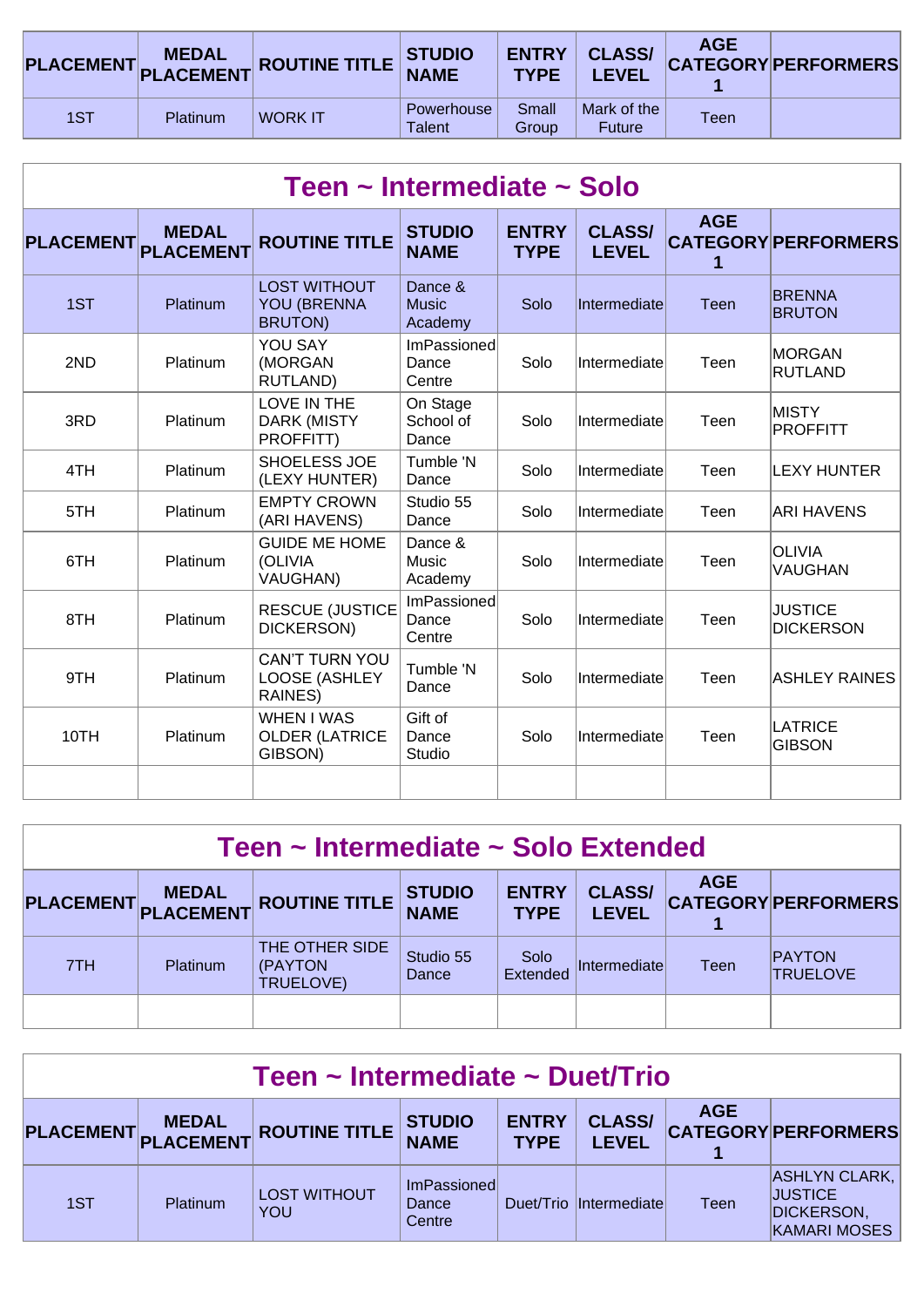| 2ND | Platinum         | <b>CONGA</b>                          | Gift of<br>Dance<br>Studio      |           | Duet/Trio   Intermediate | Teen | <b>DAYLEN</b><br>HARVEY, KIMANI<br><b>MCCRARY</b>            |
|-----|------------------|---------------------------------------|---------------------------------|-----------|--------------------------|------|--------------------------------------------------------------|
| 3RD | Platinum         | <b>READ ALL ABOUT</b><br>IT           | Dance &<br>Music<br>Academy     |           | Duet/Trio   Intermediate | Teen | MIA<br>ANTOSKOW,<br><b>SAMANTHA</b><br><b>ENGLISH</b>        |
| 3RD | Platinum         | <b>MOONLIGHT</b><br><b>SONATA</b>     | Gift of<br>Dance<br>Studio      |           | Duet/Trio   Intermediate | Teen | <b>KIMANI</b><br>MCCRARY,<br><b>KIMOREA</b><br><b>COATES</b> |
| 4TH | <b>High Gold</b> | <b>QUEEN BEES</b>                     | Impact<br>Dance of<br>Atlanta   |           | Duet/Trio Intermediate   | Teen | <b>EMILY</b><br>JOHNSON,<br><b>TAYLIE PORTER</b>             |
| 4TH | <b>High Gold</b> | <b>NO RULES</b>                       | Tumble 'N<br>Dance              | Duet/Trio | Intermediate             | Teen | <b>CHELSEA</b><br>ADAMS, NIYA<br>THREADCRAFT                 |
| 5TH | <b>High Gold</b> | <b>WHAT IS THIS</b><br><b>FEELING</b> | Studio 55<br>Dance              |           | Duet/Trio   Intermediate | Teen | EMMA RUSSELL,<br><b>NATASHA</b><br><b>COVARRUBIAS</b>        |
| 6TH | <b>High Gold</b> | I WON'T                               | Center<br>Stage Dance<br>Studio |           | Duet/Trio   Intermediate | Teen | ALLEIGH SMITH,<br><b>BREELYN</b><br><b>DAVENPORT</b>         |

| Teen ~ Intermediate ~ Small Group |                                  |                                          |                                |                             |                               |                 |                            |  |  |  |  |
|-----------------------------------|----------------------------------|------------------------------------------|--------------------------------|-----------------------------|-------------------------------|-----------------|----------------------------|--|--|--|--|
| <b>PLACEMENT</b>                  | <b>MEDAL</b><br><b>PLACEMENT</b> | <b>ROUTINE TITLE</b>                     | <b>STUDIO</b><br><b>NAME</b>   | <b>ENTRY</b><br><b>TYPE</b> | <b>CLASS/</b><br><b>LEVEL</b> | <b>AGE</b><br>1 | <b>CATEGORY PERFORMERS</b> |  |  |  |  |
| 1ST                               | Platinum                         | <b>WINDOWS</b>                           | On Stage<br>School of<br>Dance | Small<br>Group              | Intermediate                  | Teen            |                            |  |  |  |  |
| 2ND                               | Platinum                         | <b>SCARS</b>                             | ImPassioned<br>Dance<br>Centre | Small<br>Group              | Intermediate                  | Teen            |                            |  |  |  |  |
| 3RD                               | Platinum                         | <b>AIN'T NOTHING</b><br><b>WRONG</b>     | Gift of<br>Dance<br>Studio     | Small<br>Group              | Intermediate                  | Teen            |                            |  |  |  |  |
| 4TH                               | Platinum                         | IF THE WORLD<br><b>WAS ENDING</b>        | Studio 55<br>Dance             | Small<br>Group              | Intermediate                  | Teen            |                            |  |  |  |  |
| 5TH                               | Platinum                         | <b>BOOGIE</b><br><b>WONDERLAND</b>       | Tumble 'N<br>Dance             | Small<br>Group              | Intermediate                  | Teen            |                            |  |  |  |  |
| 5TH                               | Platinum                         | <b>SEVEN NATION</b><br><b>ARMY</b>       | Tumble 'N<br>Dance             | Small<br>Group              | Intermediate                  | Teen            |                            |  |  |  |  |
| 6TH                               | Platinum                         | <b>BRITNEY</b>                           | ImPassioned<br>Dance<br>Centre | Small<br>Group              | Intermediate                  | Teen            |                            |  |  |  |  |
| 6TH                               | Platinum                         | <b>COPYCAT</b>                           | Gift of<br>Dance<br>Studio     | Small<br>Group              | Intermediate                  | Teen            |                            |  |  |  |  |
| 7TH                               | <b>High Gold</b>                 | <b>SMELLS LIKE</b><br><b>TEEN SPIRIT</b> | Studio 55<br>Dance             | Small<br>Group              | Intermediate                  | Teen            |                            |  |  |  |  |
| 8TH                               | <b>High Gold</b>                 | I WON'T<br><b>COMPLAIN</b>               | Tumble 'N<br>Dance             | Small<br>Group              | Intermediate                  | Teen            |                            |  |  |  |  |

| Teen $\sim$ Intermediate $\sim$ Large Group |  |                                                                               |  |  |  |  |  |  |  |
|---------------------------------------------|--|-------------------------------------------------------------------------------|--|--|--|--|--|--|--|
|                                             |  | PLACEMENT MEDAL ROUTINE TITLE STUDIO ENTRY CLASS/ AGE AGE PLACEMENT PLACEMENT |  |  |  |  |  |  |  |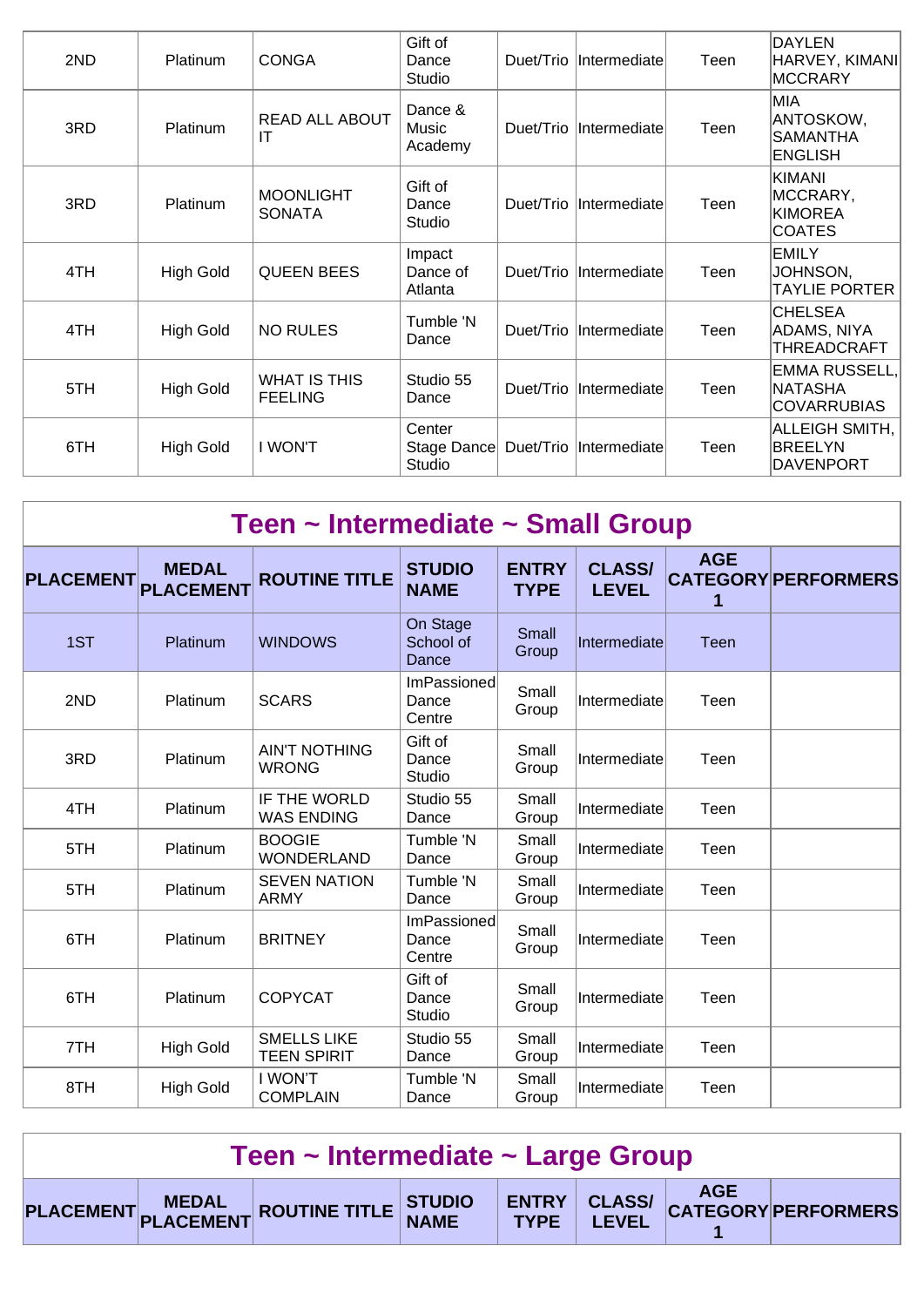| 1ST | <b>Xtreme</b><br>Platinum | THE GIVING TREE                  | Center<br>Stage Dance<br><b>Studio</b> | Large<br>Group | Intermediatel | Teen |  |
|-----|---------------------------|----------------------------------|----------------------------------------|----------------|---------------|------|--|
| 3RD | <b>Platinum</b>           | <b>MISSY</b>                     | Tumble 'N<br>Dance                     | Large<br>Group | Intermediatel | Teen |  |
| 4TH | Platinum                  | <b>COUNTRY</b><br><b>GRAMMAR</b> | Tumble 'N<br>Dance                     | Large<br>Group | Intermediatel | Teen |  |
| 5TH | <b>Platinum</b>           | <b>HAMILTON</b>                  | Center<br>Stage Dance<br>Studio        | Large<br>Group | Intermediate  | Teen |  |

| Teen ~ Intermediate ~ Large Group Extended |          |                               |                                   |                             |                               |            |                            |  |  |
|--------------------------------------------|----------|-------------------------------|-----------------------------------|-----------------------------|-------------------------------|------------|----------------------------|--|--|
|                                            |          | PLACEMENT MEDAL ROUTINE TITLE | <b>STUDIO</b><br><b>NAME</b>      | <b>ENTRY</b><br><b>TYPE</b> | <b>CLASS/</b><br><b>LEVEL</b> | <b>AGE</b> | <b>CATEGORY PERFORMERS</b> |  |  |
| 2ND                                        | Platinum | <b>WHAT YOU NEED</b>          | Gift of<br>Dance<br><b>Studio</b> | Large<br>Group<br>Extended  | Intermediate                  | Teen       |                            |  |  |

| Teen ~ Intermediate ~ Line Extended                                                                                                                                 |                    |                      |                                   |                  |              |      |  |  |  |
|---------------------------------------------------------------------------------------------------------------------------------------------------------------------|--------------------|----------------------|-----------------------------------|------------------|--------------|------|--|--|--|
| <b>AGE</b><br><b>CLASS/</b><br><b>ENTRY</b><br><b>STUDIO<br/>NAME</b><br>PLACEMENT MEDAL ROUTINE TITLE<br><b>CATEGORY PERFORMERS</b><br><b>TYPE</b><br><b>LEVEL</b> |                    |                      |                                   |                  |              |      |  |  |  |
| 1ST                                                                                                                                                                 | Xtreme<br>Platinum | <b>BUENAS NOCHES</b> | Gift of<br>Dance<br><b>Studio</b> | Line<br>Extended | Intermediate | Teen |  |  |  |

| Teen $\sim$ Intermediate $\sim$ Production                                                                                                |          |              |                    |  |                         |      |  |  |  |
|-------------------------------------------------------------------------------------------------------------------------------------------|----------|--------------|--------------------|--|-------------------------|------|--|--|--|
| <b>AGE</b><br><b>CLASS/</b><br>ENTRY<br>PLACEMENT MEDAL ROUTINE TITLE STUDIO<br><b>CATEGORY PERFORMERS</b><br><b>TYPE</b><br><b>LEVEL</b> |          |              |                    |  |                         |      |  |  |  |
| 2ND                                                                                                                                       | Platinum | <b>SHAKE</b> | Tumble 'N<br>Dance |  | Production Intermediate | Teen |  |  |  |

| Teen ~ Advanced ~ Solo |                                  |                                                  |                                |                             |                               |             |                                   |  |  |  |
|------------------------|----------------------------------|--------------------------------------------------|--------------------------------|-----------------------------|-------------------------------|-------------|-----------------------------------|--|--|--|
| <b>PLACEMENT</b>       | <b>MEDAL</b><br><b>PLACEMENT</b> | <b>ROUTINE TITLE</b>                             | <b>STUDIO</b><br><b>NAME</b>   | <b>ENTRY</b><br><b>TYPE</b> | <b>CLASS/</b><br><b>LEVEL</b> | <b>AGE</b>  | <b>CATEGORY PERFORMERS</b>        |  |  |  |
| 1ST                    | <b>Xtreme</b><br>Platinum        | <b>REWIND</b><br>(ISABELLA NITTO)                | Dance Arts<br>Centre           | Solo                        | Advanced                      | <b>Teen</b> | <b>ISABELLA NITTO</b>             |  |  |  |
| 2ND                    | Xtreme<br><b>Platinum</b>        | <b>LET'S GET GLAM</b><br>(ATIRA<br>LAWRENCE)     | Gift of<br>Dance<br>Studio     | Solo                        | Advanced                      | Teen        | <b>ATIRA</b><br>LAWRENCE          |  |  |  |
| 4TH                    | Xtreme<br>Platinum               | <b>FALL AT YOUR</b><br>FEET (DANIELLA<br>LERMAN) | Dance Arts<br>Centre           | Solo                        | Advanced                      | Teen        | <b>DANIELLA</b><br><b>LERMAN</b>  |  |  |  |
| 5TH                    | Platinum                         | <b>BODY LOVE</b><br>(JORDYN<br>GARDNER)          | On Stage<br>School of<br>Dance | Solo                        | Advanced                      | Teen        | <b>JORDYN</b><br><b>GARDNER</b>   |  |  |  |
| 6TH                    | Platinum                         | <b>GREAT ONE</b><br>(MARISSA<br>SEDOWICZ)        | Dance &<br>Music<br>Academy    | Solo                        | Advanced                      | Teen        | <b>MARISSA</b><br><b>SEDOWICZ</b> |  |  |  |
| 7TH                    | Platinum                         | <b>MORNING</b><br>PERSON (NINA<br>KITCHEN)       | Dance Arts<br>Centre           | Solo                        | Advanced                      | Teen        | <b>NINA KITCHEN</b>               |  |  |  |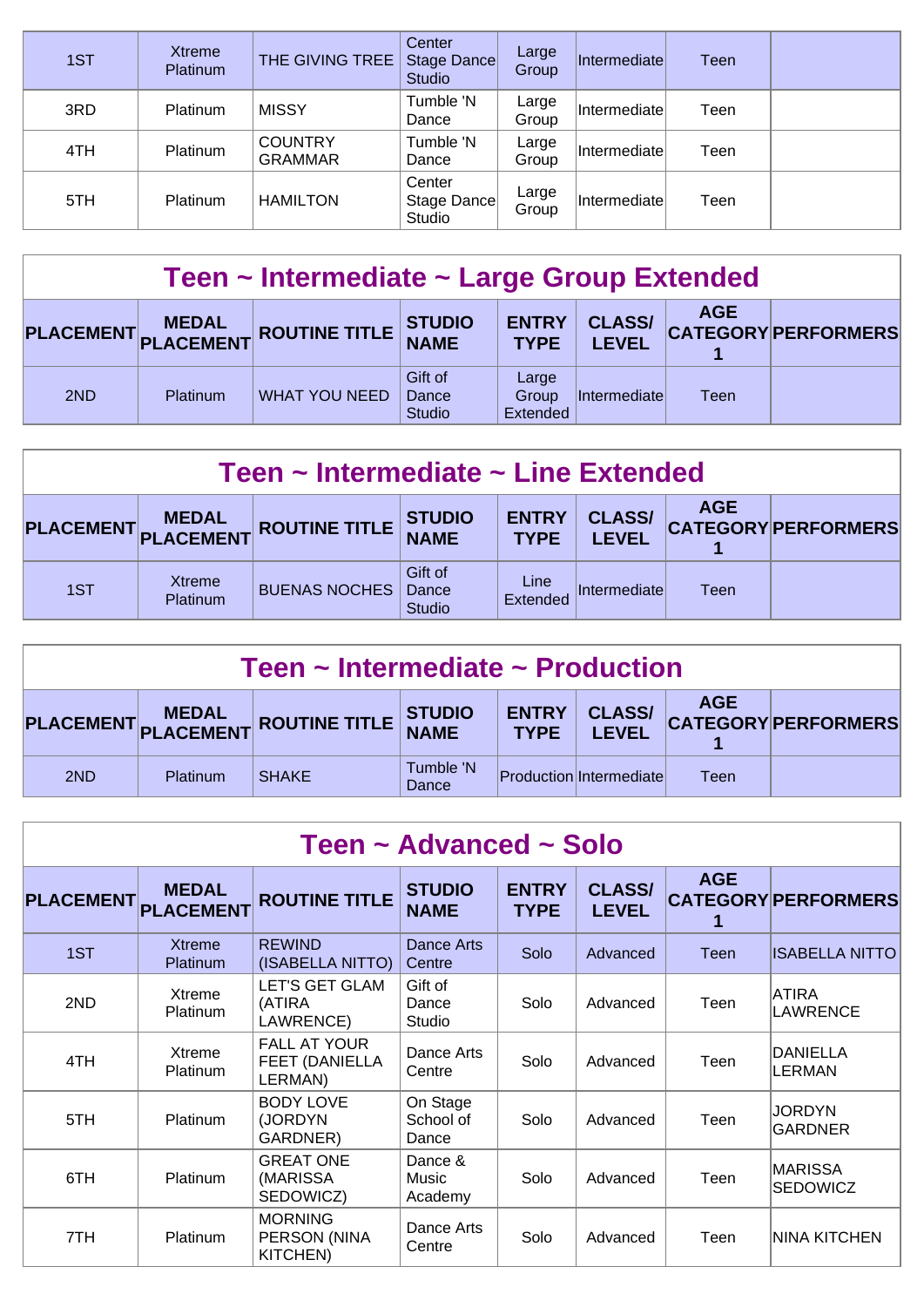| 8TH  | <b>Platinum</b> | YOU SHOULD<br><b>KNOW (TARIN</b><br><b>BELIZAIRE)</b>    | Dance Arts<br>Centre           | Solo | Advanced | Teen | <b>TARIN</b><br>BELIZAIRE |
|------|-----------------|----------------------------------------------------------|--------------------------------|------|----------|------|---------------------------|
| 9TH  | Platinum        | THE WHOLE<br><b>BEING DEAD</b><br>THING (ELLA<br>ROSSER) | Dance Arts<br>Centre           | Solo | Advanced | Teen | <b>ELLA ROSSER</b>        |
| 10TH | Platinum        | <b>MADNESS (MAYA</b><br>WILLINS)                         | On Stage<br>School of<br>Dance | Solo | Advanced | Teen | MAYA WILLINS              |
|      |                 |                                                          |                                |      |          |      |                           |

| Teen ~ Advanced ~ Solo Extended                                                                                                                                           |                    |                                  |                    |                  |          |      |                  |  |  |
|---------------------------------------------------------------------------------------------------------------------------------------------------------------------------|--------------------|----------------------------------|--------------------|------------------|----------|------|------------------|--|--|
| <b>AGE</b><br><b>CLASS/</b><br><b>ENTRY</b><br><b>STUDIO</b><br>PLACEMENT MEDAL ROUTINE TITLE<br><b>CATEGORY PERFORMERS</b><br><b>NAME</b><br><b>LEVEL</b><br><b>TYPE</b> |                    |                                  |                    |                  |          |      |                  |  |  |
| 3RD                                                                                                                                                                       | Xtreme<br>Platinum | <b>BLIND DATE (LIA</b><br>ESTAY) | Studio 55<br>Dance | Solo<br>Extended | Advanced | Teen | <b>LIA ESTAY</b> |  |  |
|                                                                                                                                                                           |                    |                                  |                    |                  |          |      |                  |  |  |

|                  | Teen ~ Advanced ~ Duet/Trio      |                                    |                                 |                             |                               |                 |                                                                                   |  |  |  |  |  |
|------------------|----------------------------------|------------------------------------|---------------------------------|-----------------------------|-------------------------------|-----------------|-----------------------------------------------------------------------------------|--|--|--|--|--|
| <b>PLACEMENT</b> | <b>MEDAL</b><br><b>PLACEMENT</b> | <b>ROUTINE TITLE</b>               | <b>STUDIO</b><br><b>NAME</b>    | <b>ENTRY</b><br><b>TYPE</b> | <b>CLASS/</b><br><b>LEVEL</b> | <b>AGE</b><br>1 | <b>CATEGORY PERFORMERS</b>                                                        |  |  |  |  |  |
| 1ST              | Platinum                         | <b>TAKE ME IN</b>                  | On Stage<br>School of<br>Dance  | Duet/Trio                   | Advanced                      | Teen            | <b>JORDYN</b><br>GARDNER,<br><b>MAYA WILLINS,</b><br><b>SOPHIA YANCY</b>          |  |  |  |  |  |
| 2ND              | Platinum                         | <b>REPLAY</b>                      | On Stage<br>School of<br>Dance  | Duet/Trio                   | Advanced                      | Teen            | <b>JORDYN</b><br>GARDNER,<br><b>MAYA WILLINS</b>                                  |  |  |  |  |  |
| 3RD              | Platinum                         | <b>FOUND</b>                       | On Stage<br>School of<br>Dance  | Duet/Trio                   | Advanced                      | Teen            | <b>MISTY</b><br>PROFFITT,<br><b>MORGAN</b><br><b>CLARKE</b>                       |  |  |  |  |  |
| 4TH              | Platinum                         | <b>FALLING UP</b>                  | On Stage<br>School of<br>Dance  | Duet/Trio                   | Advanced                      | Teen            | <b>AUTUMN WHITE,</b><br><b>SARA BETH</b><br><b>CARTER</b>                         |  |  |  |  |  |
| 5TH              | Platinum                         | <b>SISTAHS</b>                     | Studio 55<br>Dance              | Duet/Trio                   | Advanced                      | Teen            | CHARLEE<br>ESTAY, LIA<br>ESTAY,<br><b>VICTORIA</b><br><b>SPRECHER</b>             |  |  |  |  |  |
| 6TH              | Platinum                         | <b>ARMS AROUND</b><br>YOU          | Dance &<br>Music<br>Academy     | Duet/Trio                   | Advanced                      | Teen            | <b>BRENNA</b><br>BRUTON,<br><b>MARISSA</b><br>SEDOWICZ                            |  |  |  |  |  |
| 7TH              | Platinum                         | <b>MISSY</b><br><b>MISDEMEANOR</b> | Studio 55<br>Dance              | Duet/Trio                   | Advanced                      | Teen            | <b>ANSLEY</b><br>PARKER, LYLAH<br><b>KILGORE</b>                                  |  |  |  |  |  |
| 8TH              | <b>High Gold</b>                 | IN YOUR AREA                       | Studio 55<br>Dance              | Duet/Trio                   | Advanced                      | Teen            | LILY RIGGINS,<br><b>PAYTON</b><br>TRUELOVE,<br><b>VICTORIA</b><br><b>SPRECHER</b> |  |  |  |  |  |
| 9TH              | <b>High Gold</b>                 | <b>LEAVE A LIGHT</b><br>ON         | Center<br>Stage Dance<br>Studio | Duet/Trio                   | Advanced                      | Teen            | ARIA MABRY,<br><b>BELLA MABRY</b>                                                 |  |  |  |  |  |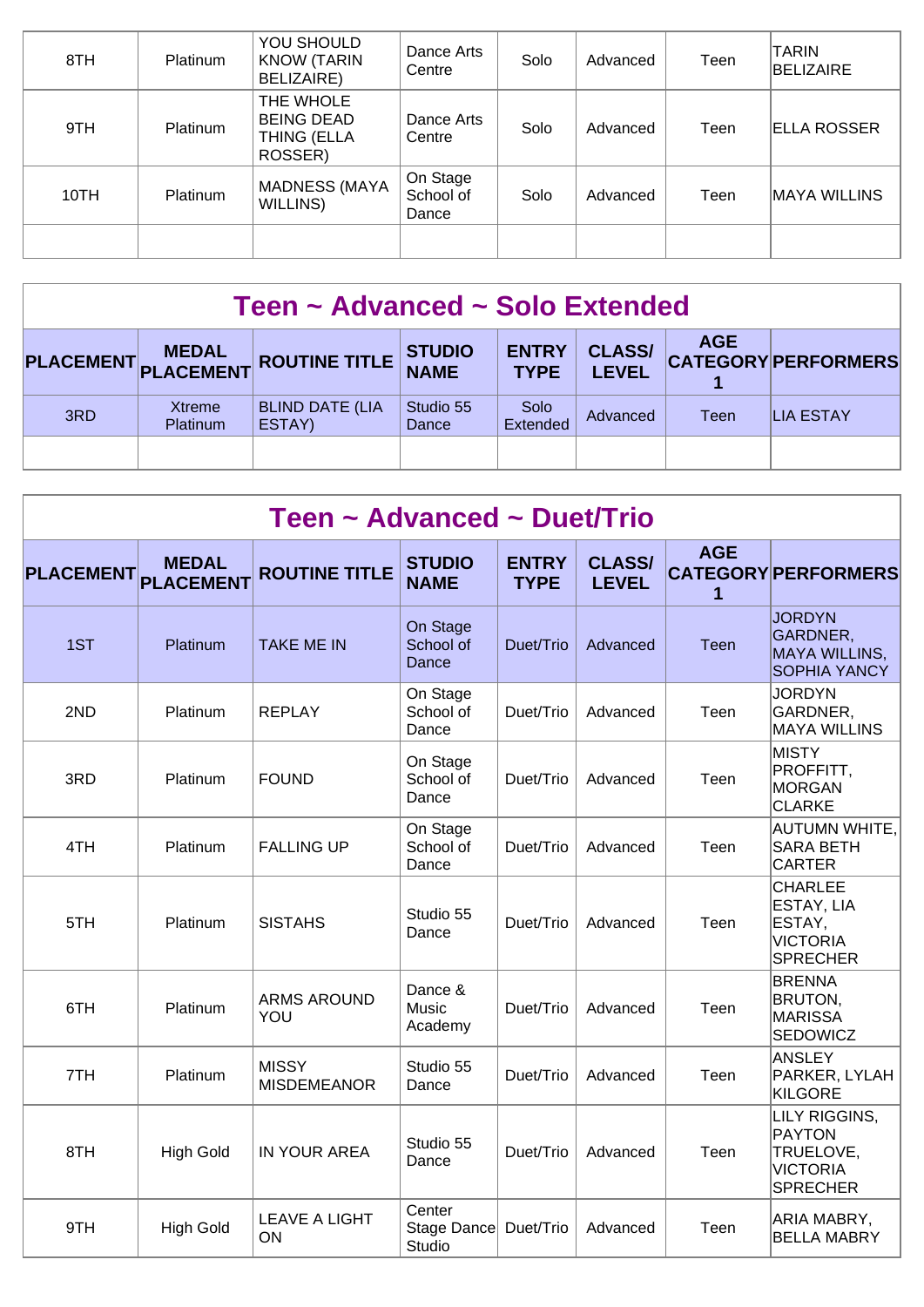| Teen ~ Advanced ~ Small Group |                                  |                                      |                                |                             |                               |            |                            |  |  |  |
|-------------------------------|----------------------------------|--------------------------------------|--------------------------------|-----------------------------|-------------------------------|------------|----------------------------|--|--|--|
| <b>PLACEMENT</b>              | <b>MEDAL</b><br><b>PLACEMENT</b> | <b>ROUTINE TITLE</b>                 | <b>STUDIO</b><br><b>NAME</b>   | <b>ENTRY</b><br><b>TYPE</b> | <b>CLASS/</b><br><b>LEVEL</b> | <b>AGE</b> | <b>CATEGORY PERFORMERS</b> |  |  |  |
| 1ST                           | <b>Xtreme</b><br>Platinum        | <b>YOUNG AND</b><br><b>BEAUTIFUL</b> | <b>Dance Arts</b><br>Centre    | Small<br>Group              | Advanced                      | Teen       |                            |  |  |  |
| 2ND                           | <b>Xtreme</b><br>Platinum        | <b>TIME TRAVEL</b>                   | On Stage<br>School of<br>Dance | Small<br>Group              | Advanced                      | Teen       |                            |  |  |  |
| 3RD                           | Platinum                         | <b>RESCUE</b>                        | On Stage<br>School of<br>Dance | Small<br>Group              | Advanced                      | Teen       |                            |  |  |  |
| 4TH                           | Platinum                         | PULL ME OUT                          | On Stage<br>School of<br>Dance | Small<br>Group              | Advanced                      | Teen       |                            |  |  |  |
| 5TH                           | Platinum                         | <b>LATCH</b>                         | Dance Arts<br>Centre           | Small<br>Group              | Advanced                      | Teen       |                            |  |  |  |
| 6TH                           | <b>Platinum</b>                  | <b>CLAP WHEN</b><br>YOU'RE HAPPY     | Studio 55<br>Dance             | Small<br>Group              | Advanced                      | Teen       |                            |  |  |  |
| 7TH                           | Platinum                         | <b>MERCY</b>                         | On Stage<br>School of<br>Dance | Small<br>Group              | Advanced                      | Teen       |                            |  |  |  |
| 8TH                           | Platinum                         | <b>HADESTOWN</b>                     | Dance Arts<br>Centre           | Small<br>Group              | Advanced                      | Teen       |                            |  |  |  |
| 9TH                           | Platinum                         | <b>AINT NO</b><br><b>SUNSHINE</b>    | Studio 55<br>Dance             | Small<br>Group              | Advanced                      | Teen       |                            |  |  |  |
| 10TH                          | Platinum                         | <b>BIG SHOT</b>                      | On Stage<br>School of<br>Dance | Small<br>Group              | Advanced                      | Teen       |                            |  |  |  |

| Teen ~ Advanced ~ Large Group |                                  |                                                 |                                |                             |                               |            |                            |  |  |  |
|-------------------------------|----------------------------------|-------------------------------------------------|--------------------------------|-----------------------------|-------------------------------|------------|----------------------------|--|--|--|
| <b>PLACEMENT</b>              | <b>MEDAL</b><br><b>PLACEMENT</b> | <b>ROUTINE TITLE</b>                            | <b>STUDIO</b><br><b>NAME</b>   | <b>ENTRY</b><br><b>TYPE</b> | <b>CLASS/</b><br><b>LEVEL</b> | <b>AGE</b> | <b>CATEGORY PERFORMERS</b> |  |  |  |
| 1ST                           | <b>Xtreme</b><br><b>Platinum</b> | <b>SHAKE IT LO</b>                              | On Stage<br>School of<br>Dance | Large<br>Group              | Advanced                      | Teen       |                            |  |  |  |
| 2ND                           | Platinum                         | MAGIC TO DO                                     | Dance Arts<br>Centre           | Large<br>Group              | Advanced                      | Teen       |                            |  |  |  |
| 3RD                           | Platinum                         | <b>STAY</b>                                     | Dance Arts<br>Centre           | Large<br>Group              | Advanced                      | Teen       |                            |  |  |  |
| 4TH                           | Platinum                         | <b>TKO</b>                                      | Studio 55<br>Dance             | Large<br>Group              | Advanced                      | Teen       |                            |  |  |  |
| 5TH                           | Platinum                         | <b>SOMETHINGS</b><br><b>GOT A HOLD ON</b><br>ME | Studio 55<br>Dance             | Large<br>Group              | Advanced                      | Teen       |                            |  |  |  |

| Teen $\sim$ Advanced $\sim$ Line |                           |                                      |                      |                             |                               |            |                            |  |  |
|----------------------------------|---------------------------|--------------------------------------|----------------------|-----------------------------|-------------------------------|------------|----------------------------|--|--|
|                                  |                           | PLACEMENT MEDAL ROUTINE TITLE STUDIO |                      | <b>ENTRY</b><br><b>TYPE</b> | <b>CLASS/</b><br><b>LEVEL</b> | <b>AGE</b> | <b>CATEGORY PERFORMERS</b> |  |  |
| 1ST                              | Xtreme<br><b>Platinum</b> | <b>YOU WILL BE</b><br><b>FOUND</b>   | Dance Arts<br>Centre | Line                        | Advanced                      | Teen       |                            |  |  |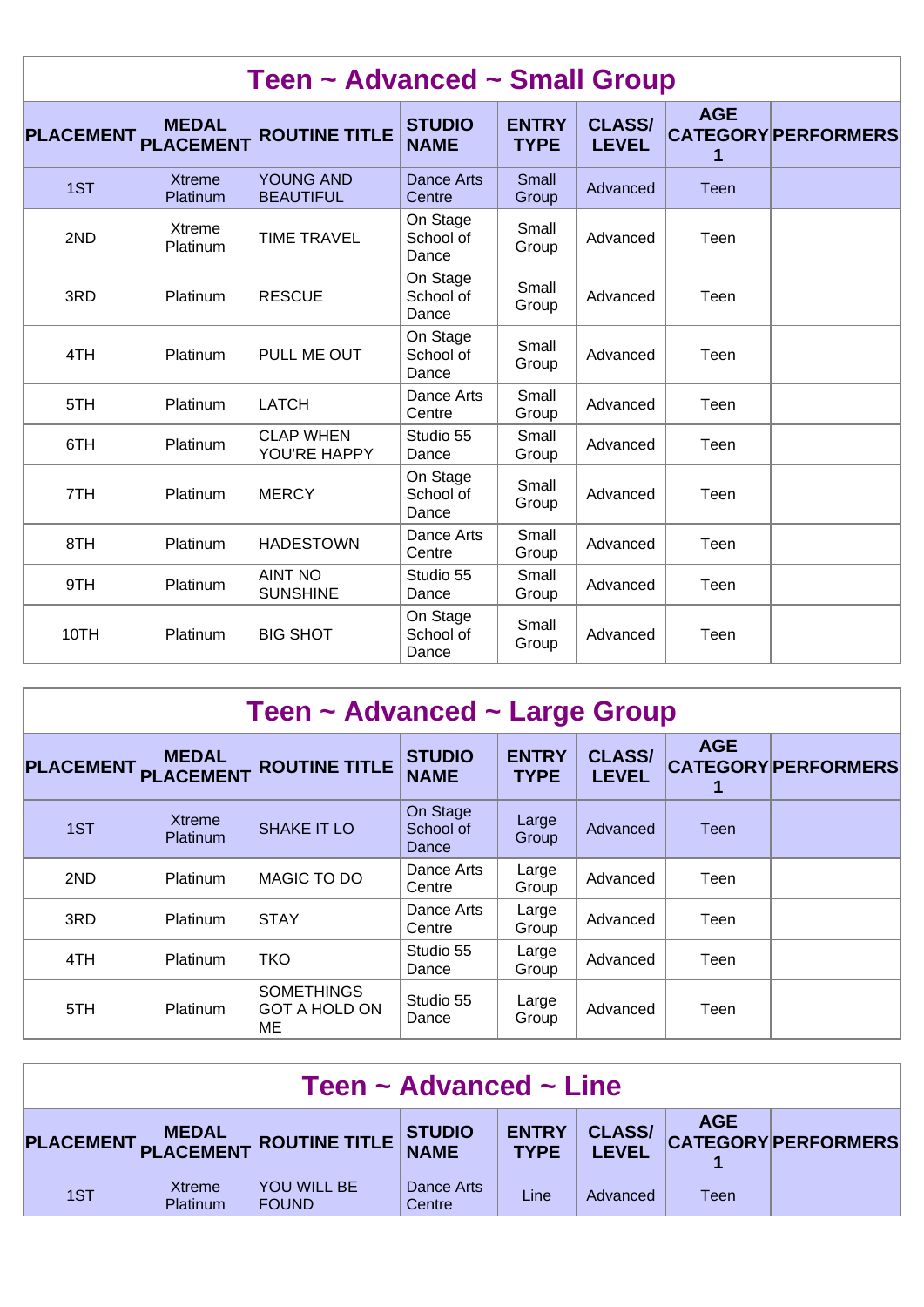| Teen $\sim$ Advanced $\sim$ Production                                                                                                           |                    |                                     |                      |            |          |      |  |  |
|--------------------------------------------------------------------------------------------------------------------------------------------------|--------------------|-------------------------------------|----------------------|------------|----------|------|--|--|
| <b>AGE</b><br><b>CLASS/</b><br><b>ENTRY</b><br>PLACEMENT MEDAL ROUTINE TITLE STUDIO<br><b>CATEGORY PERFORMERS</b><br><b>TYPE</b><br><b>LEVEL</b> |                    |                                     |                      |            |          |      |  |  |
| 2ND                                                                                                                                              | Xtreme<br>Platinum | <b>ATLANTA ON MY</b><br><b>MIND</b> | Dance Arts<br>Centre | Production | Advanced | Teen |  |  |

# **Senior ~ Mark of the Future ~ Solo**

| PLACEMENT PLACEMENT | <b>MEDAL</b>     | <b>ROUTINE TITLE</b>                                  | <b>STUDIO</b><br><b>NAME</b>   | <b>ENTRY</b><br><b>TYPE</b> | <b>CLASS/</b><br><b>LEVEL</b> | <b>AGE</b> | <b>CATEGORY PERFORMERS</b> |
|---------------------|------------------|-------------------------------------------------------|--------------------------------|-----------------------------|-------------------------------|------------|----------------------------|
| 1ST                 | <b>Platinum</b>  | I'M A BOSS<br><b>(KHADIJAH</b><br>AHMED)              | Powerhouse<br><b>Talent</b>    | Solo                        | Mark of the<br><b>Future</b>  | Senior     | KHADIJAH<br><b>AHMED</b>   |
| 2ND                 | <b>Platinum</b>  | <b>WHOLE LOTTA</b><br><b>CASH (NAKEVIA</b><br>MAJORS) | Gift of<br>Dance<br>Studio     | Solo                        | Mark of the<br>Future         | Senior     | <b>NAKEVIA</b><br>MAJORS   |
| 3RD                 | <b>High Gold</b> | DROP IN THE<br><b>OCEAN (TERA</b><br>WALLANG)         | ImPassioned<br>Dance<br>Centre | Solo                        | Mark of the<br>Future         | Senior     | <b>TERA WALLANG</b>        |

| Senior $\sim$ Mark of the Future $\sim$ Duet/Trio |                 |                                         |                                   |                             |                               |            |                                                                              |  |  |
|---------------------------------------------------|-----------------|-----------------------------------------|-----------------------------------|-----------------------------|-------------------------------|------------|------------------------------------------------------------------------------|--|--|
|                                                   | PLACEMENT MEDAL | $\mathbf{F}$ ROUTINE TITLE $\mathbf{F}$ | <b>STUDIO</b><br><b>NAME</b>      | <b>ENTRY</b><br><b>TYPE</b> | <b>CLASS/</b><br><b>LEVEL</b> | <b>AGE</b> | <b>CATEGORY PERFORMERS</b>                                                   |  |  |
| 1ST                                               | <b>Platinum</b> | <b>GHANA</b>                            | Gift of<br>Dance<br><b>Studio</b> | Duet/Trio                   | Mark of the<br><b>Future</b>  | Senior     | <b>KAMERON</b><br><b>GORHAM,</b><br>ITAMIYAH<br>NEALY, TIKARA<br><b>COPE</b> |  |  |

| Senior ~ Intermediate ~ Solo |                                  |                                                                   |                                   |                             |                               |            |                                                   |  |  |  |
|------------------------------|----------------------------------|-------------------------------------------------------------------|-----------------------------------|-----------------------------|-------------------------------|------------|---------------------------------------------------|--|--|--|
| <b>PLACEMENT</b>             | <b>MEDAL</b><br><b>PLACEMENT</b> | <b>ROUTINE TITLE</b>                                              | <b>STUDIO</b><br><b>NAME</b>      | <b>ENTRY</b><br><b>TYPE</b> | <b>CLASS/</b><br><b>LEVEL</b> | <b>AGE</b> | <b>CATEGORY PERFORMERS</b>                        |  |  |  |
| 1ST                          | Platinum                         | <b>HUMAN (KELSEA</b><br>HARRIOTT)                                 | Gift of<br>Dance<br><b>Studio</b> | Solo                        | Intermediate                  | Senior     | <b>KELSEA</b><br><b>HARRIOTT</b>                  |  |  |  |
| 2ND                          | Platinum                         | HIT ME WITH<br>YOUR BEST SHOT<br>(RA'TERIAN RJ<br><b>JACKSON)</b> | Gift of<br>Dance<br>Studio        | Solo                        | Intermediate                  | Senior     | RA'TERIAN RJ<br><b>JACKSON</b>                    |  |  |  |
| 3RD                          | Platinum                         | DROP (MAKAYLA<br>R SIMMONS)                                       | Gift of<br>Dance<br>Studio        | Solo                        | Intermediate                  | Senior     | <b>MAKAYLA R</b><br><b>SIMMONS</b>                |  |  |  |
| 4TH                          | Platinum                         | <b>SURVIVE</b><br>(LIBERTY COX)                                   | Center<br>Stage Dance<br>Studio   | Solo                        | Intermediate                  | Senior     | <b>LIBERTY COX</b>                                |  |  |  |
| 5TH                          | Platinum                         | ONE MORE TIME<br>(SADE JACKSON)                                   | Gift of<br>Dance<br>Studio        | Solo                        | Intermediate                  | Senior     | SADE JACKSON                                      |  |  |  |
| 5TH                          | Platinum                         | <b>VELMA (LINDSEY</b><br><b>MADISON</b><br>BREWER)                | Center<br>Stage Dance<br>Studio   | Solo                        | Intermediate                  | Senior     | <b>LINDSEY</b><br><b>MADISON</b><br><b>BREWER</b> |  |  |  |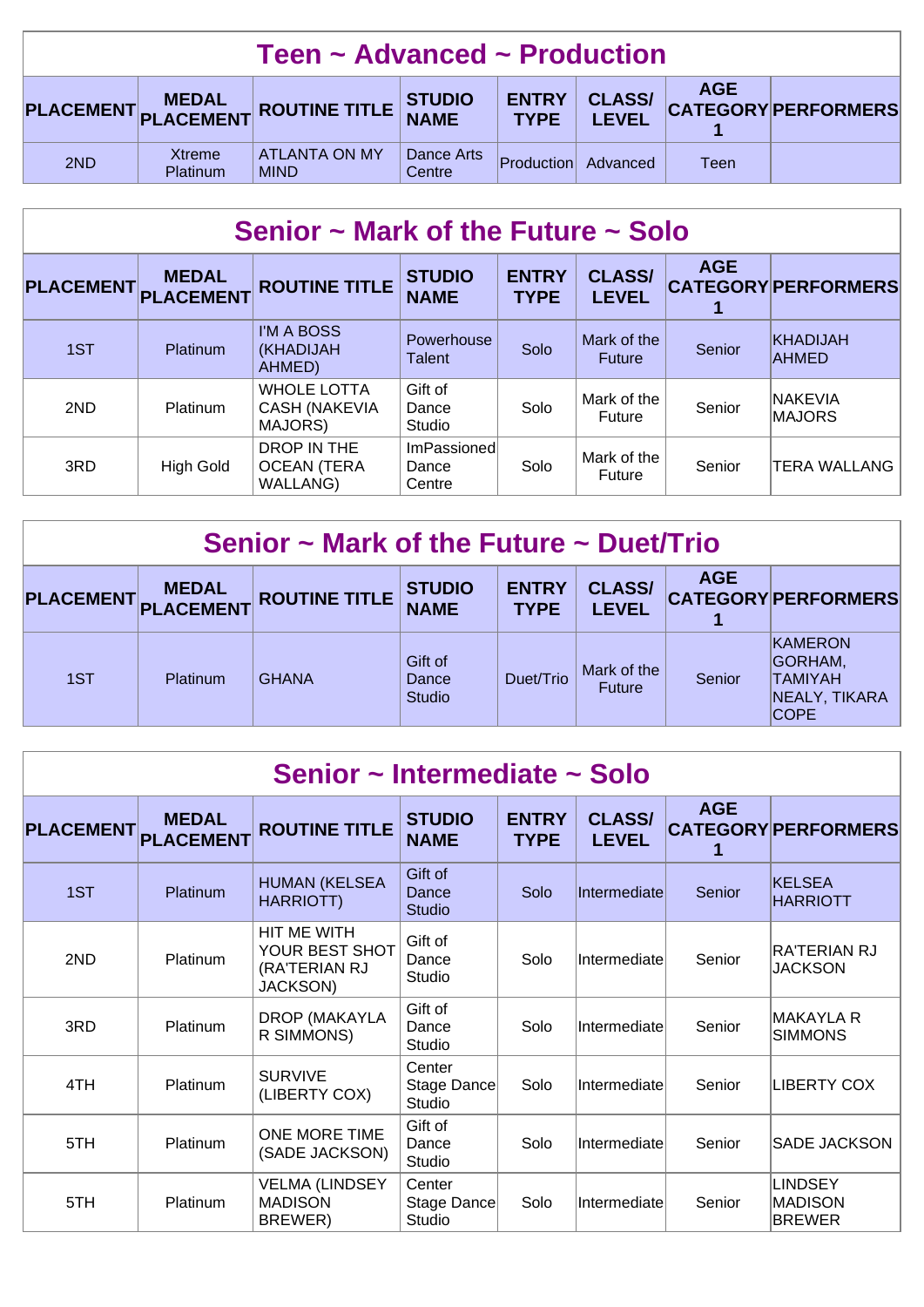| 6TH | Platinum | <b>GROWN WOMAN</b><br>(ANNABEI<br>`HALL. | Studio 55<br>$\mathsf{\scriptstyle D}$ ance | Solo | Intermediate | Senior | <b>ANNABELI</b><br><b>HALL</b> |
|-----|----------|------------------------------------------|---------------------------------------------|------|--------------|--------|--------------------------------|
|-----|----------|------------------------------------------|---------------------------------------------|------|--------------|--------|--------------------------------|

| Senior ~ Intermediate ~ Duet/Trio |           |                      |                                   |                             |                               |            |                                                        |  |  |  |
|-----------------------------------|-----------|----------------------|-----------------------------------|-----------------------------|-------------------------------|------------|--------------------------------------------------------|--|--|--|
| PLACEMENT MEDAL<br>PLACEMENT      |           | <b>ROUTINE TITLE</b> | <b>STUDIO</b><br><b>NAME</b>      | <b>ENTRY</b><br><b>TYPE</b> | <b>CLASS/</b><br><b>LEVEL</b> | <b>AGE</b> | <b>CATEGORY PERFORMERS</b>                             |  |  |  |
| 1ST                               | Platinum  | <b>MY EYES</b>       | Gift of<br>Dance<br><b>Studio</b> |                             | Duet/Trio Intermediate        | Senior     | <b>KELSEA</b><br>HARRIOTT,<br>LATRICE<br><b>GIBSON</b> |  |  |  |
| 2ND                               | High Gold | DON'T LEAVE          | Gift of<br>Dance<br>Studio        |                             | Duet/Trio Intermediate        | Senior     | <b>KELSEA</b><br>HARRIOTT,<br>LATRICE<br><b>GIBSON</b> |  |  |  |

| Senior ~ Intermediate ~ Small Group |                                  |                                 |                                   |                             |                               |            |                            |  |  |  |
|-------------------------------------|----------------------------------|---------------------------------|-----------------------------------|-----------------------------|-------------------------------|------------|----------------------------|--|--|--|
| <b>PLACEMENT</b>                    | <b>MEDAL</b><br><b>PLACEMENT</b> | <b>ROUTINE TITLE</b>            | <b>STUDIO</b><br><b>NAME</b>      | <b>ENTRY</b><br><b>TYPE</b> | <b>CLASS/</b><br><b>LEVEL</b> | <b>AGE</b> | <b>CATEGORY PERFORMERS</b> |  |  |  |
| 1ST                                 | Xtreme<br><b>Platinum</b>        | <b>SHAKE THE</b><br><b>ROOM</b> | Gift of<br>Dance<br><b>Studio</b> | Small<br>Group              | Intermediate                  | Senior     |                            |  |  |  |
| 2ND                                 | Platinum                         | <b>LADIES NIGHT</b>             | Tumble 'N<br>Dance                | Small<br>Group              | Intermediate                  | Senior     |                            |  |  |  |

| Senior ~ Advanced ~ Solo |                           |                                                         |                                 |                             |                               |            |                                     |  |  |  |
|--------------------------|---------------------------|---------------------------------------------------------|---------------------------------|-----------------------------|-------------------------------|------------|-------------------------------------|--|--|--|
| PLACEMENT PLACEMENT      | <b>MEDAL</b>              | <b>ROUTINE TITLE</b>                                    | <b>STUDIO</b><br><b>NAME</b>    | <b>ENTRY</b><br><b>TYPE</b> | <b>CLASS/</b><br><b>LEVEL</b> | <b>AGE</b> | <b>CATEGORY PERFORMERS</b>          |  |  |  |
| 1ST                      | <b>Xtreme</b><br>Platinum | <b>CABARET</b><br>(MARINA CHEN)                         | <b>Dance Arts</b><br>Centre     | Solo                        | Advanced                      | Senior     | <b>MARINA CHEN</b>                  |  |  |  |
| 2ND                      | Xtreme<br>Platinum        | <b>NE ME QUITTE</b><br>PAS (ROKSOLANA<br>BEHEN)         | Dance Arts<br>Centre            | Solo                        | Advanced                      | Senior     | <b>ROKSOLANA</b><br><b>BEHEN</b>    |  |  |  |
| 3RD                      | Xtreme<br>Platinum        | A SONG FOR YOU<br>(KENNEDY<br>COOKS)                    | Dance Arts<br>Centre            | Solo                        | Advanced                      | Senior     | <b>KENNEDY</b><br><b>COOKS</b>      |  |  |  |
| 4TH                      | Xtreme<br>Platinum        | <b>AMAZING GRACE</b><br>(ALEX SEBER)                    | On Stage<br>School of<br>Dance  | Solo                        | Advanced                      | Senior     | <b>ALEX SEBER</b>                   |  |  |  |
| 5TH                      | Xtreme<br>Platinum        | <b>VIENNA (MARIA</b><br>ESPINAL)                        | Dance &<br>Music<br>Academy     | Solo                        | Advanced                      | Senior     | IMARIA ESPINAL                      |  |  |  |
| 6TH                      | Xtreme<br>Platinum        | MY SISTER & I<br>(EVE PHILLIPS)                         | On Stage<br>School of<br>Dance  | Solo                        | Advanced                      | Senior     | <b>EVE PHILLIPS</b>                 |  |  |  |
| 6TH                      | Xtreme<br>Platinum        | <b>GLORIA REGALI</b><br>(EMMA FULMER)                   | Dance Arts<br>Centre            | Solo                        | Advanced                      | Senior     | <b>EMMA FULMER</b>                  |  |  |  |
| 7TH                      | Xtreme<br>Platinum        | <b>MY PARTY DRESS</b><br>(JENNA SHEA<br><b>KINSAUL)</b> | Center<br>Stage Dance<br>Studio | Solo                        | Advanced                      | Senior     | <b>JENNA SHEA</b><br><b>KINSAUL</b> |  |  |  |
| 8TH                      | Xtreme<br>Platinum        | <b>STRANGE</b><br>(STOKLEY<br><b>BULLARD)</b>           | Tumble 'N<br>Dance              | Solo                        | Advanced                      | Senior     | <b>STOKLEY</b><br><b>BULLARD</b>    |  |  |  |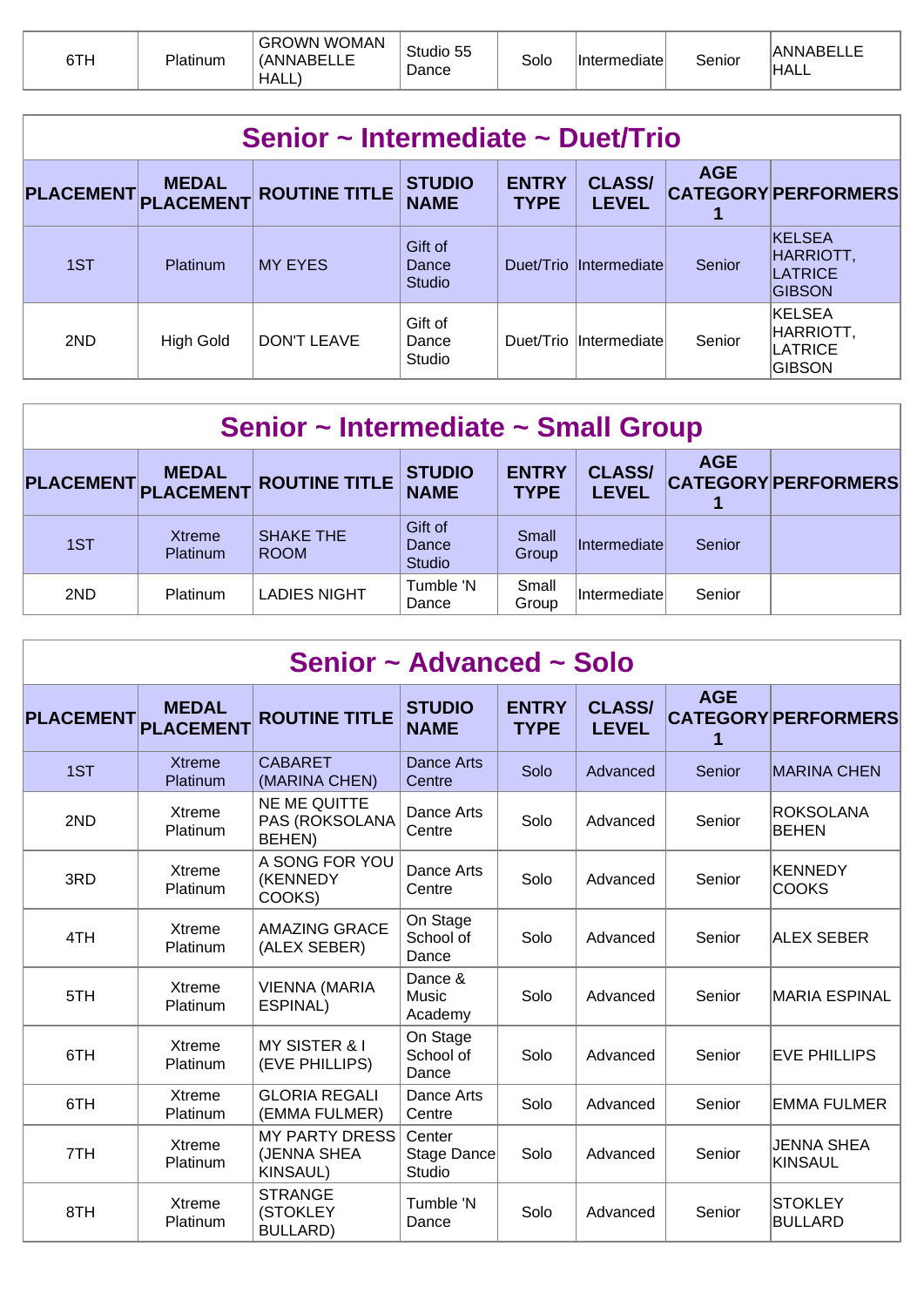| 8TH  | Xtreme<br><b>Platinum</b> | <b>TROUBLE (AVA</b><br>MILLSAPS)                      | On Stage<br>School of<br>Dance  | Solo | Advanced | Senior | <b>AVA MILLSAPS</b> |
|------|---------------------------|-------------------------------------------------------|---------------------------------|------|----------|--------|---------------------|
| 9TH  | <b>Platinum</b>           | <b>CARRY ON</b><br><b>WAYWARD SON</b><br>(ARIA MABRY) | Center<br>Stage Dance<br>Studio | Solo | Advanced | Senior | <b>ARIA MABRY</b>   |
| 10TH | <b>Platinum</b>           | <b>GROWING PAINS</b><br>(REESE GRANT)                 | Dance &<br>Music<br>Academy     | Solo | Advanced | Senior | <b>REESE GRANT</b>  |

| Senior ~ Advanced ~ Duet/Trio |                                  |                                        |                                 |                             |                               |                 |                                                                             |  |
|-------------------------------|----------------------------------|----------------------------------------|---------------------------------|-----------------------------|-------------------------------|-----------------|-----------------------------------------------------------------------------|--|
| <b>PLACEMENT</b>              | <b>MEDAL</b><br><b>PLACEMENT</b> | <b>ROUTINE TITLE</b>                   | <b>STUDIO</b><br><b>NAME</b>    | <b>ENTRY</b><br><b>TYPE</b> | <b>CLASS/</b><br><b>LEVEL</b> | <b>AGE</b><br>1 | <b>CATEGORY PERFORMERS</b>                                                  |  |
| 1ST                           | <b>Xtreme</b><br>Platinum        | <b>BLUE BIRD</b>                       | <b>Dance Arts</b><br>Centre     | Duet/Trio                   | Advanced                      | Senior          | <b>EMMA FULMER,</b><br><b>SADIE MAGUIRE</b>                                 |  |
| 2ND                           | Xtreme<br>Platinum               | <b>PUDDIN</b>                          | On Stage<br>School of<br>Dance  | Duet/Trio                   | Advanced                      | Senior          | AVA MILLSAPS,<br><b>EVE PHILLIPS</b>                                        |  |
| 4TH                           | Platinum                         | <b>NEWEST</b><br><b>CONSTELLATIONS</b> | Gift of<br>Dance<br>Studio      | Duet/Trio                   | Advanced                      | Senior          | <b>KELSEA</b><br>HARRIOTT,<br>SADE JACKSON,<br>ZARIA JENKINS                |  |
| 4TH                           | Platinum                         | <b>MARY</b><br><b>MAGDALENE</b>        | Dance &<br>Music<br>Academy     | Duet/Trio                   | Advanced                      | Senior          | <b>MARIA ESPINAL,</b><br><b>MARISSA</b><br>SEDOWICZ                         |  |
| 5TH                           | Platinum                         | <b>MAN'S WORLD</b>                     | Gift of<br>Dance<br>Studio      | Duet/Trio                   | Advanced                      | Senior          | <b>KELSEA</b><br>HARRIOTT,<br>SADE JACKSON,<br>ZARIA JENKINS                |  |
| 6TH                           | Platinum                         | <b>INEVER</b><br><b>DREAMED</b>        | Impact<br>Dance of<br>Atlanta   | Duet/Trio                   | Advanced                      | Senior          | <b>ASHLEY</b><br>GUEDES,<br><b>RAYVIN</b><br>TAYLOR, TANIA<br><b>ALSTON</b> |  |
| 7TH                           | Platinum                         | <b>BAD GAL ARMY</b>                    | Impact<br>Dance of<br>Atlanta   | Duet/Trio                   | Advanced                      | Senior          | <b>ASHLEY</b><br>GUEDES,<br><b>RAYVIN</b><br>TAYLOR, TANIA<br><b>ALSTON</b> |  |
| 8TH                           | <b>High Gold</b>                 | <b>I WANNA DANCE</b>                   | Center<br>Stage Dance<br>Studio | Duet/Trio                   | Advanced                      | Senior          | ARIA MABRY,<br><b>BREELYN SKYE</b><br><b>DAVENPORT</b>                      |  |

## **Senior ~ Advanced ~ Duet/Trio Extended**

|     | <b>MEDAL</b> | PLACEMENT PLACEMENT ROUTINE TITLE NAME | <b>STUDIO</b>                  | <b>ENTRY</b><br><b>TYPF</b> | <b>CLASS/</b><br><b>LEVEL</b> | <b>AGE</b> | <b>CATEGORY PERFORMERS</b>               |
|-----|--------------|----------------------------------------|--------------------------------|-----------------------------|-------------------------------|------------|------------------------------------------|
| 3RD | Platinum     | <b>MIDNIGHT</b>                        | On Stage<br>School of<br>Dance | Duet/Trio<br>Extended       | Advanced                      | Senior     | <b>ALEX SEBER,</b><br><b>RILEY STONE</b> |

| Senior ~ Advanced ~ Small Group |  |                                      |  |  |  |  |                                                       |
|---------------------------------|--|--------------------------------------|--|--|--|--|-------------------------------------------------------|
|                                 |  | PLACEMENT MEDAL ROUTINE TITLE STUDIO |  |  |  |  | VO ENTRY CLASS/ AGE<br>TYPE LEVEL CATEGORY PERFORMERS |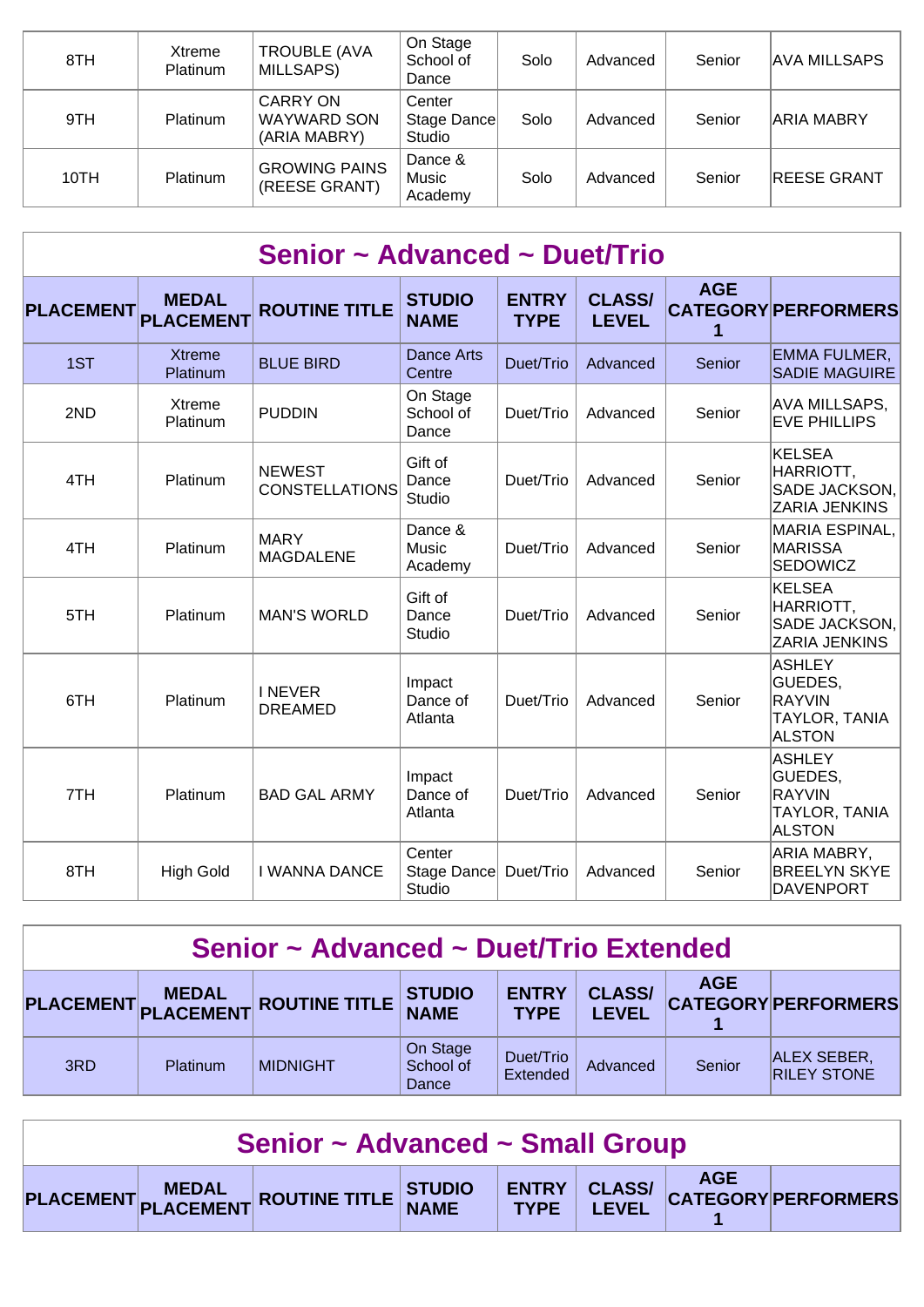| 1ST  | <b>Xtreme</b><br>Platinum | <b>DANCING WITH</b><br>THE DEVIL | On Stage<br>School of<br>Dance | Small<br>Group | Advanced | Senior |  |
|------|---------------------------|----------------------------------|--------------------------------|----------------|----------|--------|--|
| 2ND  | Xtreme<br>Platinum        | <b>HYPERBALLAD</b>               | Dance Arts<br>Centre           | Small<br>Group | Advanced | Senior |  |
| 3RD  | Xtreme<br>Platinum        | <b>BATTLEFIELD</b>               | On Stage<br>School of<br>Dance | Small<br>Group | Advanced | Senior |  |
| 4TH  | Xtreme<br>Platinum        | <b>I WILL ALWAYS</b><br>LOVE YOU | Dance Arts<br>Centre           | Small<br>Group | Advanced | Senior |  |
| 5TH  | Xtreme<br>Platinum        | <b>TITANIC</b>                   | On Stage<br>School of<br>Dance | Small<br>Group | Advanced | Senior |  |
| 6TH  | Xtreme<br>Platinum        | TO SPEAK UP                      | Tumble 'N<br>Dance             | Small<br>Group | Advanced | Senior |  |
| 7TH  | Platinum                  | <b>BLACK &amp; GOLD</b>          | On Stage<br>School of<br>Dance | Small<br>Group | Advanced | Senior |  |
| 8TH  | Platinum                  | <b>JAZZY FIZZLE</b>              | On Stage<br>School of<br>Dance | Small<br>Group | Advanced | Senior |  |
| 9TH  | Platinum                  | <b>PIANO KEYS</b>                | Tumble 'N<br>Dance             | Small<br>Group | Advanced | Senior |  |
| 10TH | Platinum                  | <b>FOUR ELEMENTS</b>             | Tumble 'N<br>Dance             | Small<br>Group | Advanced | Senior |  |

| Senior ~ Advanced ~ Large Group |                                     |                      |                              |                             |                               |            |                            |  |  |
|---------------------------------|-------------------------------------|----------------------|------------------------------|-----------------------------|-------------------------------|------------|----------------------------|--|--|
|                                 | <b>MEDAL</b><br>PLACEMENT PLACEMENT | <b>ROUTINE TITLE</b> | <b>STUDIO</b><br><b>NAME</b> | <b>ENTRY</b><br><b>TYPE</b> | <b>CLASS/</b><br><b>LEVEL</b> | <b>AGE</b> | <b>CATEGORY PERFORMERS</b> |  |  |
| 1ST                             | <b>Xtreme</b><br><b>Platinum</b>    | <b>HALFLIGHT</b>     | Dance Arts<br>Centre         | Large<br>Group              | Advanced                      | Senior     |                            |  |  |
| 2ND                             | Xtreme<br><b>Platinum</b>           | THE FACE             | Dance Arts<br>Centre         | Large<br>Group              | Advanced                      | Senior     |                            |  |  |